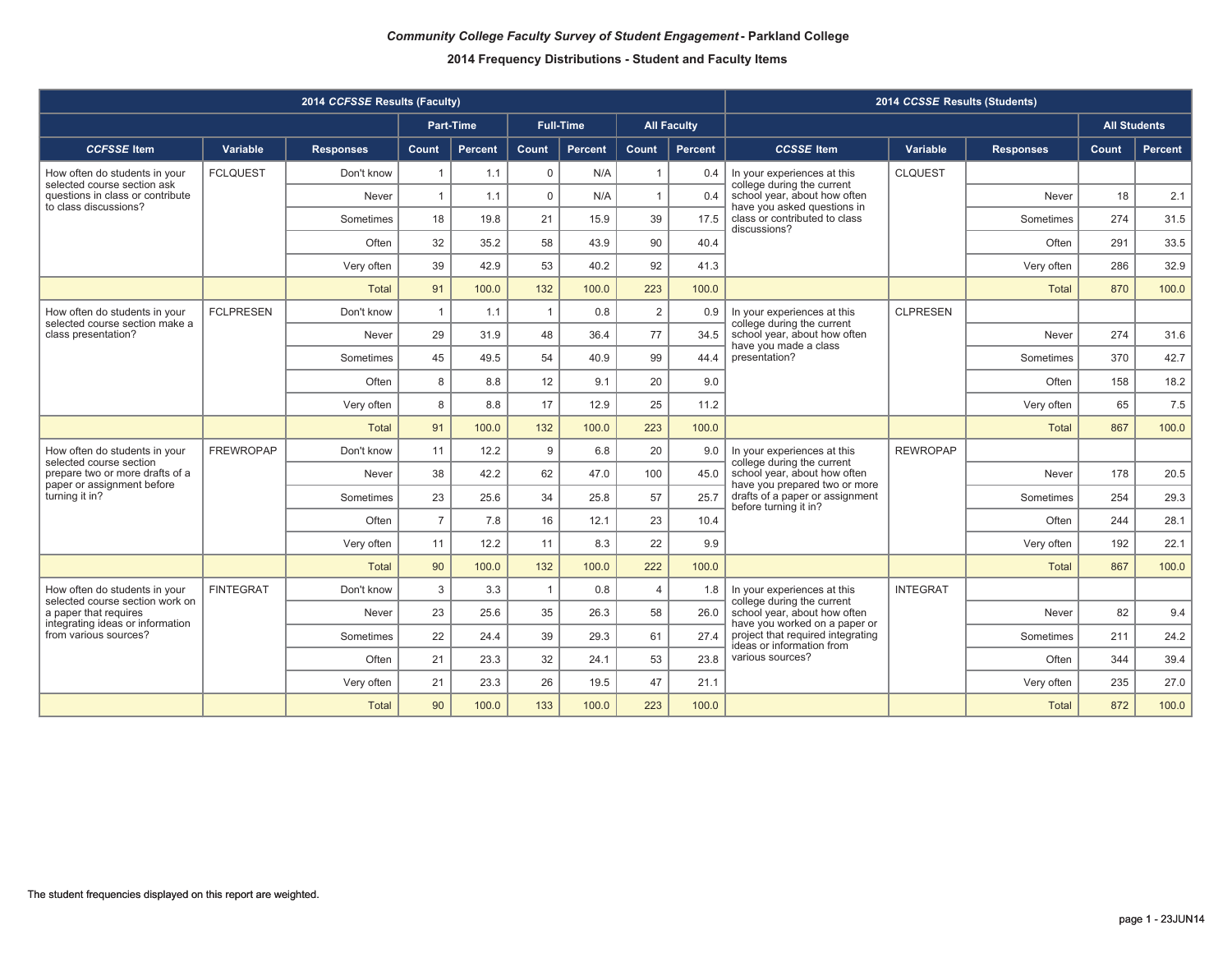|                                                                                  |                  | 2014 CCFSSE Results (Faculty) |                |           |              |                  |              |                    |                                                                | 2014 CCSSE Results (Students) |                  |                     |         |
|----------------------------------------------------------------------------------|------------------|-------------------------------|----------------|-----------|--------------|------------------|--------------|--------------------|----------------------------------------------------------------|-------------------------------|------------------|---------------------|---------|
|                                                                                  |                  |                               |                | Part-Time |              | <b>Full-Time</b> |              | <b>All Faculty</b> |                                                                |                               |                  | <b>All Students</b> |         |
| <b>CCFSSE</b> Item                                                               | Variable         | <b>Responses</b>              | <b>Count</b>   | Percent   | Count        | <b>Percent</b>   | Count        | Percent            | <b>CCSSE</b> Item                                              | Variable                      | <b>Responses</b> | Count               | Percent |
| How often do students in your<br>selected course section come                    | <b>FCLUNPREP</b> | Don't know                    | $\overline{4}$ | 4.4       | 5            | 3.8              | 9            | 4.0                | In your experiences at this<br>college during the current      | <b>CLUNPREP</b>               |                  |                     |         |
| to class without completing<br>readings or assignments?                          |                  | Never                         | 3              | 3.3       | 6            | 4.5              | 9            | 4.0                | school year, about how often<br>have you come to class without |                               | Never            | 302                 | 34.9    |
|                                                                                  |                  | Sometimes                     | 58             | 64.4      | 68           | 51.1             | 126          | 56.5               | completing readings or<br>assignments?                         |                               | Sometimes        | 431                 | 49.8    |
|                                                                                  |                  | Often                         | 18             | 20.0      | 46           | 34.6             | 64           | 28.7               |                                                                |                               | Often            | 99                  | 11.5    |
|                                                                                  |                  | Very often                    | $\overline{7}$ | 7.8       | 8            | 6.0              | 15           | 6.7                |                                                                |                               | Very often       | 32                  | 3.7     |
|                                                                                  |                  | <b>Total</b>                  | 90             | 100.0     | 133          | 100.0            | 223          | 100.0              |                                                                |                               | <b>Total</b>     | 865                 | 100.0   |
| How often do students in your<br>selected course section work                    | <b>FCLASSGRP</b> | Don't know                    | 2              | 2.2       | $\mathbf{1}$ | 0.8              | $\mathbf{3}$ | 1.3                | In your experiences at this<br>college during the current      | <b>CLASSGRP</b>               |                  |                     |         |
| with other students on projects<br>during class?                                 |                  | Never                         | 13             | 14.4      | 13           | 9.8              | 26           | 11.7               | school year, about how often<br>have you worked with other     |                               | Never            | 113                 | 12.9    |
|                                                                                  |                  | Sometimes                     | 38             | 42.2      | 40           | 30.1             | 78           | 35.0               | students on projects during<br>class?                          |                               | Sometimes        | 318                 | 36.5    |
|                                                                                  |                  | Often                         | 20             | 22.2      | 34           | 25.6             | 54           | 24.2               |                                                                |                               | Often            | 301                 | 34.5    |
|                                                                                  |                  | Very often                    | 17             | 18.9      | 45           | 33.8             | 62           | 27.8               |                                                                |                               | Very often       | 141                 | 16.1    |
|                                                                                  |                  | <b>Total</b>                  | 90             | 100.0     | 133          | 100.0            | 223          | 100.0              |                                                                |                               | <b>Total</b>     | 872                 | 100.0   |
| How often do students in your<br>selected course section work                    | <b>FOCCGRP</b>   | Don't know                    | 14             | 15.6      | 16           | 12.0             | 30           | 13.5               | In your experiences at this<br>college during the current      | <b>OCCGRP</b>                 |                  |                     |         |
| with classmates outside of class<br>to prepare class assignments?                |                  | Never                         | 20             | 22.2      | 25           | 18.8             | 45           | 20.2               | school year, about how often<br>have you worked with           |                               | Never            | 387                 | 44.7    |
|                                                                                  |                  | Sometimes                     | 33             | 36.7      | 51           | 38.3             | 84           | 37.7               | classmates outside of class to<br>prepare class assignments?   |                               | Sometimes        | 298                 | 34.5    |
|                                                                                  |                  | Often                         | 14             | 15.6      | 26           | 19.5             | 40           | 17.9               |                                                                |                               | Often            | 132                 | 15.3    |
|                                                                                  |                  | Very often                    | 9              | 10.0      | 15           | 11.3             | 24           | 10.8               |                                                                |                               | Very often       | 48                  | 5.6     |
|                                                                                  |                  | <b>Total</b>                  | 90             | 100.0     | 133          | 100.0            | 223          | 100.0              |                                                                |                               | <b>Total</b>     | 865                 | 100.0   |
| How often do students in your                                                    | <b>FTUTOR</b>    | Don't know                    | 48             | 53.3      | 29           | 21.8             | 77           | 34.5               | In your experiences at this<br>college during the current      | <b>TUTOR</b>                  |                  |                     |         |
| selected course section tutor or<br>teach other students (paid or<br>voluntary)? |                  | Never                         | 14             | 15.6      | 30           | 22.6             | 44           | 19.7               | school year, about how often<br>have you tutored or taught     |                               | Never            | 616                 | 71.0    |
|                                                                                  |                  | Sometimes                     | 18             | 20.0      | 46           | 34.6             | 64           | 28.7               | other students (paid or<br>voluntary)?                         |                               | Sometimes        | 166                 | 19.1    |
|                                                                                  |                  | Often                         | 8              | 8.9       | 22           | 16.5             | 30           | 13.5               |                                                                |                               | Often            | 58                  | 6.7     |
|                                                                                  |                  | Very often                    | $\overline{2}$ | 2.2       | 6            | 4.5              | 8            | 3.6                |                                                                |                               | Very often       | 28                  | 3.2     |
|                                                                                  |                  | <b>Total</b>                  | 90             | 100.0     | 133          | 100.0            | 223          | 100.0              |                                                                |                               | <b>Total</b>     | 868                 | 100.0   |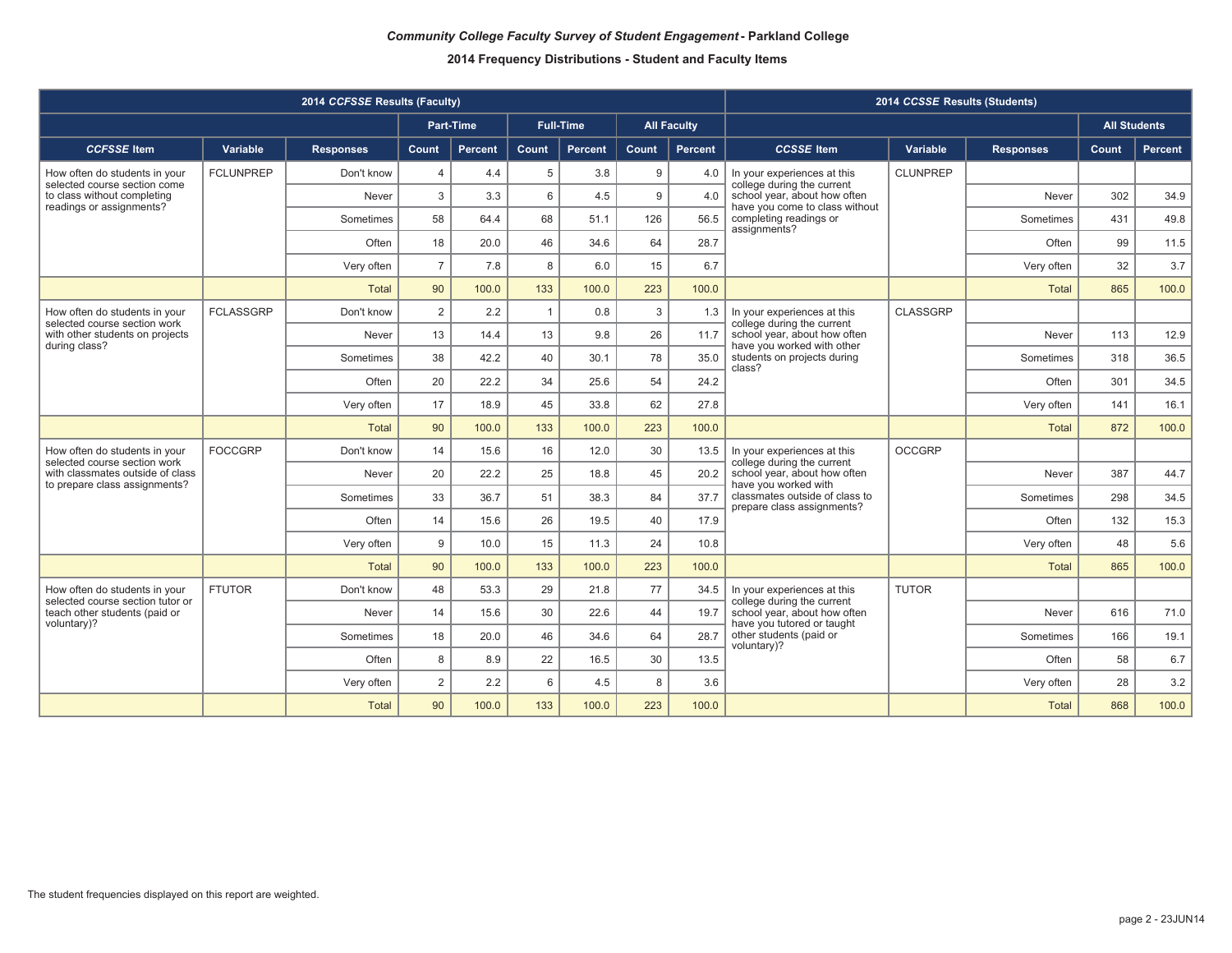|                                                                  |                  | 2014 CCFSSE Results (Faculty) |                |           |                |                  |                |                    |                                                               | 2014 CCSSE Results (Students) |                  |                     |         |
|------------------------------------------------------------------|------------------|-------------------------------|----------------|-----------|----------------|------------------|----------------|--------------------|---------------------------------------------------------------|-------------------------------|------------------|---------------------|---------|
|                                                                  |                  |                               |                | Part-Time |                | <b>Full-Time</b> |                | <b>All Faculty</b> |                                                               |                               |                  | <b>All Students</b> |         |
| <b>CCFSSE</b> Item                                               | Variable         | <b>Responses</b>              | <b>Count</b>   | Percent   | Count          | <b>Percent</b>   | Count          | Percent            | <b>CCSSE</b> Item                                             | Variable                      | <b>Responses</b> | Count               | Percent |
| How often do students in your<br>selected course section         | <b>FCOMMPROJ</b> | Don't know                    | 34             | 38.2      | 19             | 14.4             | 53             | 24.0               | In your experiences at this<br>college during the current     | <b>COMMPROJ</b>               |                  |                     |         |
| participate in a<br>community-based project as a                 |                  | Never                         | 44             | 49.4      | 79             | 59.8             | 123            | 55.7               | school year, about how often<br>have you participated in a    |                               | Never            | 657                 | 75.6    |
| part of a regular course?                                        |                  | Sometimes                     | $\overline{7}$ | 7.9       | 29             | 22.0             | 36             | 16.3               | community-based project as a<br>part of a regular course?     |                               | Sometimes        | 138                 | 15.8    |
|                                                                  |                  | Often                         | 2              | 2.2       | $\overline{2}$ | 1.5              | $\overline{4}$ | 1.8                |                                                               |                               | Often            | 53                  | 6.0     |
|                                                                  |                  | Very often                    | $\overline{2}$ | 2.2       | 3              | 2.3              | 5              | 2.3                |                                                               |                               | Very often       | 22                  | 2.6     |
|                                                                  |                  | <b>Total</b>                  | 89             | 100.0     | 132            | 100.0            | 221            | 100.0              |                                                               |                               | <b>Total</b>     | 870                 | 100.0   |
| How often do students in your<br>selected course section use the | <b>FINTERNET</b> | Don't know                    | 14             | 15.7      | $\overline{7}$ | 5.3              | 21             | 9.5                | In your experiences at this<br>college during the current     | <b>INTERNET</b>               |                  |                     |         |
| Internet or instant messaging to<br>work on an assignment?       |                  | Never                         | 5              | 5.6       | 12             | 9.0              | 17             | 7.7                | school year, about how often<br>have you used the Internet or |                               | Never            | 62                  | 7.1     |
|                                                                  |                  | Sometimes                     | 12             | 13.5      | 31             | 23.3             | 43             | 19.4               | instant messaging to work on<br>an assignment?                |                               | Sometimes        | 186                 | 21.6    |
|                                                                  |                  | Often                         | 23             | 25.8      | 35             | 26.3             | 58             | 26.1               |                                                               |                               | Often            | 231                 | 26.8    |
|                                                                  |                  | Very often                    | 35             | 39.3      | 48             | 36.1             | 83             | 37.4               |                                                               |                               | Very often       | 383                 | 44.4    |
|                                                                  |                  | <b>Total</b>                  | 89             | 100.0     | 133            | 100.0            | 222            | 100.0              |                                                               |                               | <b>Total</b>     | 862                 | 100.0   |
| How often do students in your<br>selected course section use     | <b>FEMAIL</b>    | Don't know                    | $\mathbf 0$    | N/A       | $\mathbf 0$    | N/A              | $\mathbf 0$    | N/A                | In your experiences at this<br>college during the current     | <b>EMAIL</b>                  |                  |                     |         |
| e-mail to communicate with<br>you?                               |                  | Never                         | $\mathbf 0$    | N/A       | 2              | 1.5              | 2              | 0.9                | school year, about how often<br>have you used e-mail to       |                               | Never            | 37                  | 4.3     |
|                                                                  |                  | Sometimes                     | 15             | 16.7      | 25             | 18.8             | 40             | 17.9               | communicate with an instructor?                               |                               | Sometimes        | 214                 | 24.9    |
|                                                                  |                  | Often                         | 28             | 31.1      | 49             | 36.8             | 77             | 34.5               |                                                               |                               | Often            | 269                 | 31.4    |
|                                                                  |                  | Very often                    | 47             | 52.2      | 57             | 42.9             | 104            | 46.6               |                                                               |                               | Very often       | 338                 | 39.4    |
|                                                                  |                  | <b>Total</b>                  | 90             | 100.0     | 133            | 100.0            | 223            | 100.0              |                                                               |                               | <b>Total</b>     | 859                 | 100.0   |
| How often do students in your<br>selected course section discuss | FFACGRADE        | Don't know                    | $\mathbf{1}$   | 1.1       | $\mathsf 0$    | N/A              | $\overline{1}$ | 0.5                | In your experiences at this<br>college during the current     | <b>FACGRADE</b>               |                  |                     |         |
| grades or assignments with<br>you?                               |                  | Never                         | 2              | 2.2       | $\mathbf{1}$   | 0.8              | 3              | 1.4                | school year, about how often<br>have you discussed grades or  |                               | Never            | 60                  | 7.0     |
|                                                                  |                  | Sometimes                     | 27             | 30.0      | 36             | 27.3             | 63             | 28.4               | assignments with an instructor?                               |                               | Sometimes        | 307                 | 35.8    |
|                                                                  |                  | Often                         | 39             | 43.3      | 57             | 43.2             | 96             | 43.2               |                                                               |                               | Often            | 274                 | 32.0    |
|                                                                  |                  | Very often                    | 21             | 23.3      | 38             | 28.8             | 59             | 26.6               |                                                               |                               | Very often       | 216                 | 25.2    |
|                                                                  |                  | <b>Total</b>                  | 90             | 100.0     | 132            | 100.0            | 222            | 100.0              |                                                               |                               | <b>Total</b>     | 857                 | 100.0   |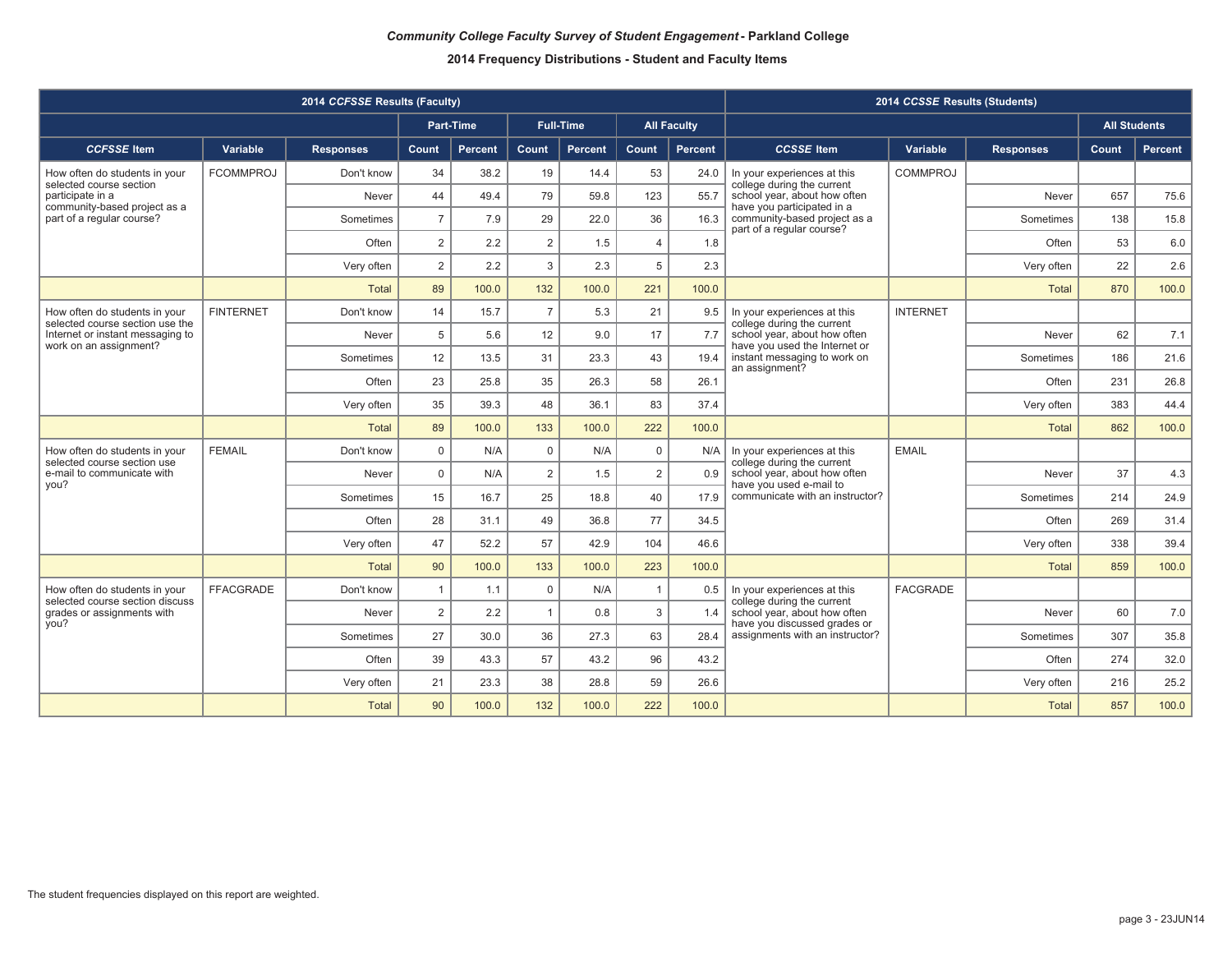|                                                                  |                  | 2014 CCFSSE Results (Faculty) |                |                  |                |                  |                |                    |                                                                | 2014 CCSSE Results (Students) |                  |                     |                |
|------------------------------------------------------------------|------------------|-------------------------------|----------------|------------------|----------------|------------------|----------------|--------------------|----------------------------------------------------------------|-------------------------------|------------------|---------------------|----------------|
|                                                                  |                  |                               |                | <b>Part-Time</b> |                | <b>Full-Time</b> |                | <b>All Faculty</b> |                                                                |                               |                  | <b>All Students</b> |                |
| <b>CCFSSE</b> Item                                               | Variable         | <b>Responses</b>              | Count          | Percent          | Count          | Percent          | <b>Count</b>   | <b>Percent</b>     | <b>CCSSE</b> Item                                              | Variable                      | <b>Responses</b> | Count               | <b>Percent</b> |
| How often do students in your<br>selected course section talk    | <b>FFACPLANS</b> | Don't know                    | $\mathbf 0$    | N/A              | 0              | N/A              | $\mathbf 0$    | N/A                | In your experiences at this<br>college during the current      | <b>FACPLANS</b>               |                  |                     |                |
| about career plans with you?                                     |                  | Never                         | 10             | 11.2             | $\overline{4}$ | 3.0              | 14             | 6.3                | school year, about how often<br>have you talked about career   |                               | Never            | 172                 | 19.8           |
|                                                                  |                  | Sometimes                     | 47             | 52.8             | 65             | 49.2             | 112            | 50.7               | plans with an instructor or<br>advisor?                        |                               | Sometimes        | 377                 | 43.5           |
|                                                                  |                  | Often                         | 20             | 22.5             | 42             | 31.8             | 62             | 28.1               |                                                                |                               | Often            | 213                 | 24.6           |
|                                                                  |                  | Very often                    | 12             | 13.5             | 21             | 15.9             | 33             | 14.9               |                                                                |                               | Very often       | 105                 | 12.1           |
|                                                                  |                  | <b>Total</b>                  | 89             | 100.0            | 132            | 100.0            | 221            | 100.0              |                                                                |                               | <b>Total</b>     | 867                 | 100.0          |
| How often do students in your<br>selected course section discuss | <b>FFACIDEAS</b> | Don't know                    | 3              | 3.3              | $\mathbf 0$    | N/A              | 3              | 1.4                | In your experiences at this<br>college during the current      | <b>FACIDEAS</b>               |                  |                     |                |
| ideas from their readings or<br>classes with you outside of      |                  | Never                         | 15             | 16.7             | 5              | 3.8              | 20             | 9.0                | school year, about how often<br>have you discussed ideas from  |                               | Never            | 330                 | 38.2           |
| class?                                                           |                  | Sometimes                     | 44             | 48.9             | 78             | 59.1             | 122            | 55.0               | your readings or classes with<br>instructors outside of class? |                               | Sometimes        | 353                 | 40.8           |
|                                                                  |                  | Often                         | 21             | 23.3             | 41             | 31.1             | 62             | 27.9               |                                                                |                               | Often            | 131                 | 15.1           |
|                                                                  |                  | Very often                    | $\overline{7}$ | 7.8              | 8              | 6.1              | 15             | 6.8                |                                                                |                               | Very often       | 51                  | 5.9            |
|                                                                  |                  | <b>Total</b>                  | 90             | 100.0            | 132            | 100.0            | 222            | 100.0              |                                                                |                               | <b>Total</b>     | 865                 | 100.0          |
| How often do students in your<br>selected course section receive | <b>FFACFEED</b>  | Don't know                    | $\mathbf 0$    | N/A              | $\mathbf 0$    | N/A              | $\mathbf 0$    | N/A                | In your experiences at this<br>college during the current      | <b>FACFEED</b>                |                  |                     |                |
| prompt feedback (written or<br>oral) from you about their        |                  | Never                         | $\mathbf 0$    | N/A              | $\Omega$       | N/A              | $\Omega$       | N/A                | school year, about how often<br>have you received prompt       |                               | Never            | 44                  | 5.1            |
| performance?                                                     |                  | Sometimes                     | 8              | 8.9              | 17             | 12.8             | 25             | 11.2               | feedback (written or oral) from<br>instructors on your         |                               | Sometimes        | 242                 | 28.1           |
|                                                                  |                  | Often                         | 37             | 41.1             | 59             | 44.4             | 96             | 43.0               | performance?                                                   |                               | Often            | 356                 | 41.4           |
|                                                                  |                  | Very often                    | 45             | 50.0             | 57             | 42.9             | 102            | 45.7               |                                                                |                               | Very often       | 218                 | 25.4           |
|                                                                  |                  | <b>Total</b>                  | 90             | 100.0            | 133            | 100.0            | 223            | 100.0              |                                                                |                               | <b>Total</b>     | 860                 | 100.0          |
| How often do students in your<br>selected course section work    | <b>FWORKHARD</b> | Don't know                    | 15             | 16.9             | 11             | 8.3              | 26             | 11.7               | In your experiences at this<br>college during the current      | <b>WORKHARD</b>               |                  |                     |                |
| harder than they thought they<br>could to meet your standards or |                  | Never                         | $\mathbf 0$    | N/A              | $\overline{2}$ | 1.5              | $\overline{2}$ | 0.9                | school year, about how often<br>have you worked harder than    |                               | Never            | 82                  | 9.4            |
| expectations?                                                    |                  | Sometimes                     | 34             | 38.2             | 53             | 39.8             | 87             | 39.2               | you thought you could to meet<br>an instructor's standards or  |                               | Sometimes        | 339                 | 38.9           |
|                                                                  |                  | Often                         | 31             | 34.8             | 56             | 42.1             | 87             | 39.2               | expectations?                                                  |                               | Often            | 307                 | 35.2           |
|                                                                  |                  | Very often                    | 9              | 10.1             | 11             | 8.3              | 20             | 9.0                |                                                                |                               | Very often       | 143                 | 16.4           |
|                                                                  |                  | <b>Total</b>                  | 89             | 100.0            | 133            | 100.0            | 222            | 100.0              |                                                                |                               | <b>Total</b>     | 870                 | 100.0          |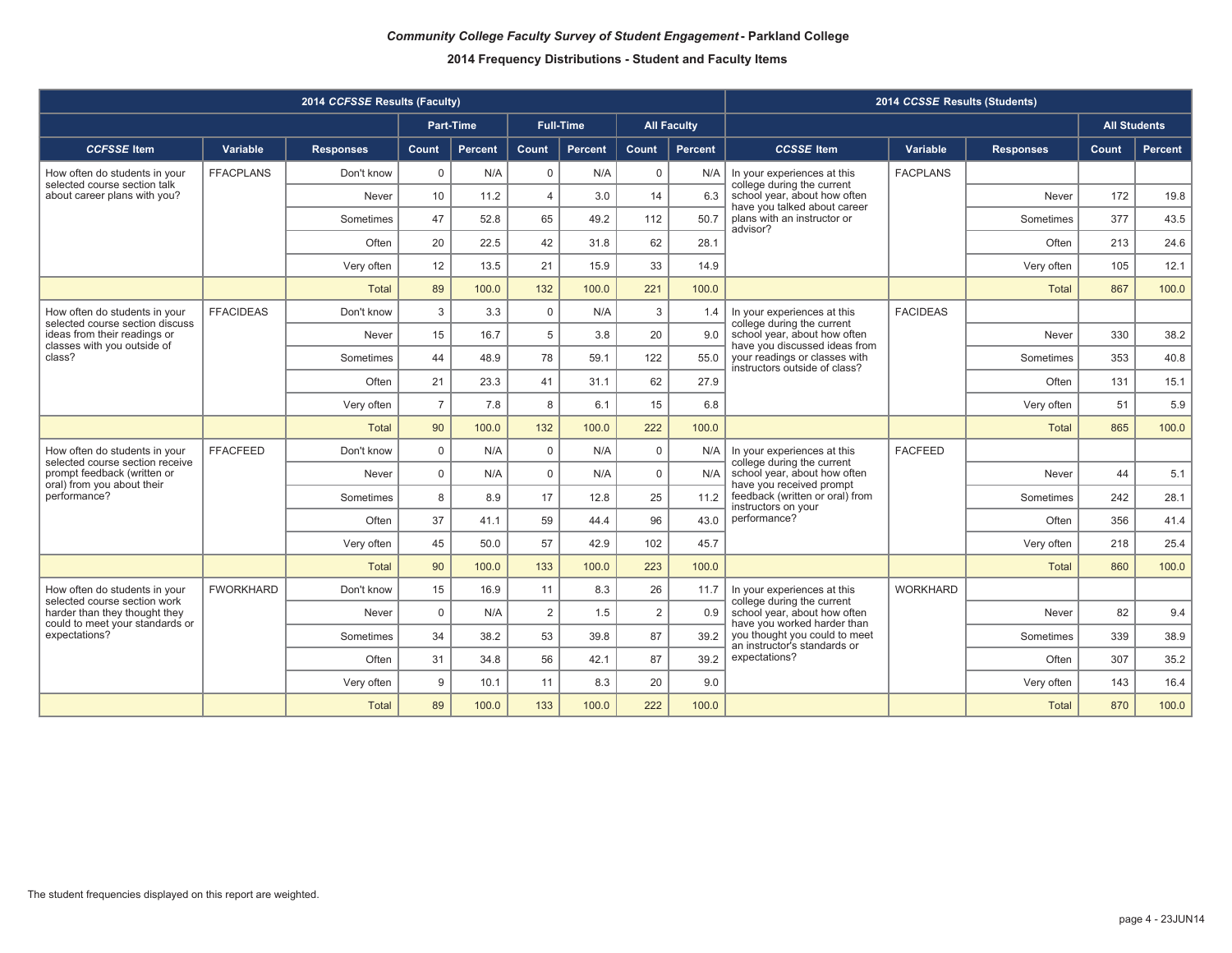|                                                                      |                  | 2014 CCFSSE Results (Faculty) |                         |           |                |                  |                |                    |                                                                       | 2014 CCSSE Results (Students) |                  |                     |                |
|----------------------------------------------------------------------|------------------|-------------------------------|-------------------------|-----------|----------------|------------------|----------------|--------------------|-----------------------------------------------------------------------|-------------------------------|------------------|---------------------|----------------|
|                                                                      |                  |                               |                         | Part-Time |                | <b>Full-Time</b> |                | <b>All Faculty</b> |                                                                       |                               |                  | <b>All Students</b> |                |
| <b>CCFSSE</b> Item                                                   | Variable         | <b>Responses</b>              | Count                   | Percent   | Count          | Percent          | Count          | <b>Percent</b>     | <b>CCSSE</b> Item                                                     | Variable                      | <b>Responses</b> | <b>Count</b>        | <b>Percent</b> |
| How often do students in your<br>selected course section work        | <b>FFACOTH</b>   | Don't know                    | 3                       | 3.4       | 3              | 2.3              | 6              | 2.7                | In your experiences at this<br>college during the current             | <b>FACOTH</b>                 |                  |                     |                |
| with you on activities other than<br>coursework?                     |                  | Never                         | 51                      | 57.3      | 45             | 33.8             | 96             | 43.2               | school year, about how often<br>have you worked with                  |                               | Never            | 524                 | 61.2           |
|                                                                      |                  | Sometimes                     | 29                      | 32.6      | 75             | 56.4             | 104            | 46.8               | instructors on activities other<br>than coursework?                   |                               | Sometimes        | 227                 | 26.6           |
|                                                                      |                  | Often                         | 2                       | 2.2       | $\overline{7}$ | 5.3              | 9              | 4.1                |                                                                       |                               | Often            | 74                  | 8.6            |
|                                                                      |                  | Very often                    | $\overline{4}$          | 4.5       | 3              | 2.3              | $\overline{7}$ | 3.2                |                                                                       |                               | Very often       | 31                  | 3.6            |
|                                                                      |                  | <b>Total</b>                  | 89                      | 100.0     | 133            | 100.0            | 222            | 100.0              |                                                                       |                               | <b>Total</b>     | 856                 | 100.0          |
| How often do students in your<br>selected course section discuss     | <b>FOOCIDEAS</b> | Don't know                    | 38                      | 42.2      | 35             | 26.3             | 73             | 32.7               | In your experiences at this<br>college during the current             | <b>OOCIDEAS</b>               |                  |                     |                |
| ideas from their readings or<br>classes with others outside of       |                  | Never                         | $\overline{7}$          | 7.8       | 6              | 4.5              | 13             | 5.8                | school year, about how often<br>have you discussed ideas from         |                               | Never            | 123                 | 14.1           |
| class (students, family<br>members, co-workers, etc.)?               |                  | Sometimes                     | 27                      | 30.0      | 52             | 39.1             | 79             | 35.4               | your readings or classes with<br>others outside of class              |                               | Sometimes        | 331                 | 38.0           |
|                                                                      |                  | Often                         | 14                      | 15.6      | 33             | 24.8             | 47             | 21.1               | (students, family members,<br>co-workers, etc.)?                      |                               | Often            | 237                 | 27.2           |
|                                                                      |                  | Very often                    | $\overline{\mathbf{A}}$ | 4.4       | $\overline{7}$ | 5.3              | 11             | 4.9                |                                                                       |                               | Very often       | 180                 | 20.7           |
|                                                                      |                  | <b>Total</b>                  | 90                      | 100.0     | 133            | 100.0            | 223            | 100.0              |                                                                       |                               | <b>Total</b>     | 871                 | 100.0          |
| How often do students in your<br>selected course section have        | <b>FDIVRSTUD</b> | Don't know                    | 31                      | 34.8      | 34             | 25.6             | 65             | 29.3               | In your experiences at this<br>college during the current             | <b>DIVRSTUD</b>               |                  |                     |                |
| serious conversations with<br>students of a different race or        |                  | Never                         | 2                       | 2.2       | 2              | 1.5              | $\overline{4}$ | 1.8                | school year, about how often<br>have you had serious                  |                               | Never            | 192                 | 22.0           |
| ethnicity other than their own?                                      |                  | Sometimes                     | 23                      | 25.8      | 43             | 32.3             | 66             | 29.7               | conversations with students of a<br>different race or ethnicity other |                               | Sometimes        | 288                 | 33.1           |
|                                                                      |                  | Often                         | 20                      | 22.5      | 30             | 22.6             | 50             | 22.5               | than your own?                                                        |                               | Often            | 226                 | 26.0           |
|                                                                      |                  | Very often                    | 13                      | 14.6      | 24             | 18.0             | 37             | 16.7               |                                                                       |                               | Very often       | 164                 | 18.9           |
|                                                                      |                  | <b>Total</b>                  | 89                      | 100.0     | 133            | 100.0            | 222            | 100.0              |                                                                       |                               | <b>Total</b>     | 870                 | 100.0          |
| How often do students in your<br>selected course section have        | <b>FDIFFSTUD</b> | Don't know                    | 39                      | 43.3      | 44             | 33.1             | 83             | 37.2               | In your experiences at this<br>college during the current             | <b>DIFFSTUD</b>               |                  |                     |                |
| serious conversations with<br>students who differ from them in       |                  | Never                         | 3                       | 3.3       | 3              | 2.3              | 6              | 2.7                | school year, about how often<br>have you had serious                  |                               | Never            | 213                 | 24.5           |
| terms of their religious beliefs,<br>political opinions, or personal |                  | Sometimes                     | 19                      | 21.1      | 39             | 29.3             | 58             | 26.0               | conversations with students<br>who differ from you in terms of        |                               | Sometimes        | 309                 | 35.5           |
| values?                                                              |                  | Often                         | 18                      | 20.0      | 26             | 19.5             | 44             | 19.7               | their religious beliefs, political<br>opinions, or personal values?   |                               | Often            | 199                 | 22.9           |
|                                                                      |                  | Very often                    | 11                      | 12.2      | 21             | 15.8             | 32             | 14.3               |                                                                       |                               | Very often       | 150                 | 17.2           |
|                                                                      |                  | <b>Total</b>                  | 90                      | 100.0     | 133            | 100.0            | 223            | 100.0              |                                                                       |                               | <b>Total</b>     | 870                 | 100.0          |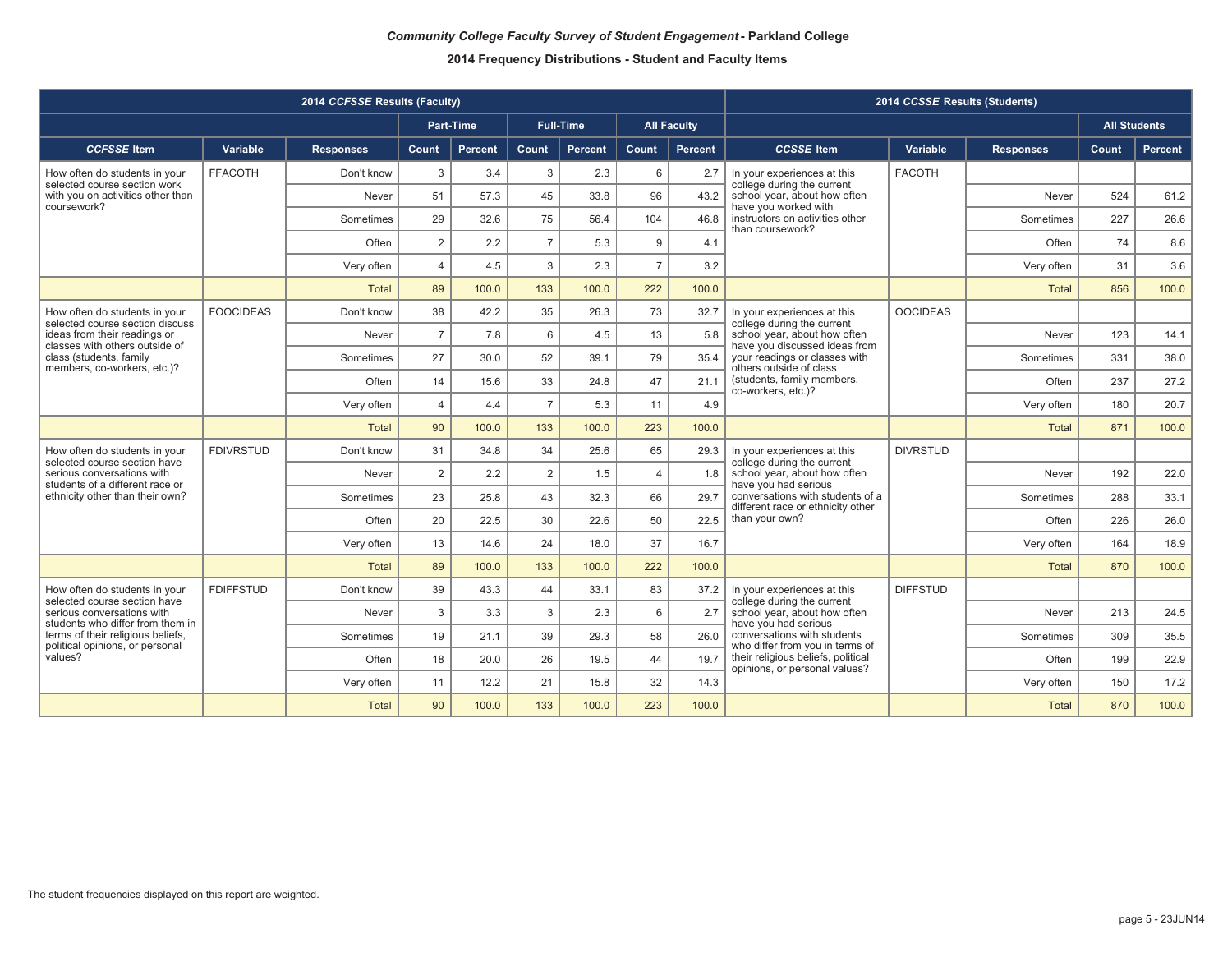|                                                                                       |                  | 2014 CCFSSE Results (Faculty) |                |                |                |                  |       |                    |                                                                                             | 2014 CCSSE Results (Students) |                  |       |                     |
|---------------------------------------------------------------------------------------|------------------|-------------------------------|----------------|----------------|----------------|------------------|-------|--------------------|---------------------------------------------------------------------------------------------|-------------------------------|------------------|-------|---------------------|
|                                                                                       |                  |                               |                | Part-Time      |                | <b>Full-Time</b> |       | <b>All Faculty</b> |                                                                                             |                               |                  |       | <b>All Students</b> |
| <b>CCFSSE</b> Item                                                                    | Variable         | <b>Responses</b>              | Count          | <b>Percent</b> | Count          | <b>Percent</b>   | Count | <b>Percent</b>     | <b>CCSSE</b> Item                                                                           | Variable                      | <b>Responses</b> | Count | <b>Percent</b>      |
| How often do students in your<br>selected course section skip                         | <b>FSKIPCLAS</b> | Don't know                    | 2              | 2.2            | $\overline{1}$ | 0.8              | 3     | 1.4                | In your experiences at this<br>college during the current                                   | <b>SKIPCLAS</b>               |                  |       |                     |
| class?                                                                                |                  | Never                         | 12             | 13.5           | 12             | 9.2              | 24    | 10.9               | school year, about how often<br>have you skipped class?                                     |                               | Never            | 410   | 47.0                |
|                                                                                       |                  | Sometimes                     | 58             | 65.2           | 97             | 74.0             | 155   | 70.5               |                                                                                             |                               | Sometimes        | 403   | 46.3                |
|                                                                                       |                  | Often                         | 14             | 15.7           | 18             | 13.7             | 32    | 14.5               |                                                                                             |                               | Often            | 43    | 4.9                 |
|                                                                                       |                  | Very often                    | 3              | 3.4            | 3              | 2.3              | 6     | 2.7                |                                                                                             |                               | Very often       | 16    | 1.9                 |
|                                                                                       |                  | <b>Total</b>                  | 89             | 100.0          | 131            | 100.0            | 220   | 100.0              |                                                                                             |                               | Total            | 872   | 100.0               |
| During the current school year,<br>how much does the coursework                       | <b>FMEMORIZE</b> | Very little                   | 12             | 13.5           | 33             | 25.4             | 45    | 20.5               | During the current school year,<br>how much has your coursework                             | <b>MEMORIZE</b>               | Very little      | 64    | 7.3                 |
| in your selected course section<br>emphasize memorizing facts,                        |                  | Some                          | 36             | 40.4           | 52             | 40.0             | 88    | 40.2               | at this college emphasized<br>memorizing facts, ideas, or                                   |                               | Some             | 257   | 29.5                |
| ideas, or methods so the<br>students can repeat them in<br>pretty much the same form? |                  | Quite a bit                   | 30             | 33.7           | 31             | 23.8             | 61    | 27.9               | methods from your courses and<br>readings so you can repeat<br>them in pretty much the same |                               | Quite a bit      | 360   | 41.2                |
|                                                                                       |                  | Very much                     | 11             | 12.4           | 14             | 10.8             | 25    | 11.4               | form?                                                                                       |                               | Very much        | 192   | 22.0                |
|                                                                                       |                  | Total                         | 89             | 100.0          | 130            | 100.0            | 219   | 100.0              |                                                                                             |                               | Total            | 872   | 100.0               |
| During the current school year,<br>how much does the coursework                       | <b>FANALYZE</b>  | Very little                   | $\overline{7}$ | 7.9            | 5              | 3.8              | 12    | 5.4                | During the current school year,<br>how much has your coursework                             | ANALYZE                       | Very little      | 36    | 4.2                 |
| in your selected course section<br>emphasize analyzing the basic                      |                  | Some                          | 13             | 14.6           | 19             | 14.3             | 32    | 14.4               | at this college emphasized<br>analyzing the basic elements of                               |                               | Some             | 241   | 27.6                |
| elements of an idea,<br>experience, or theory?                                        |                  | Quite a bit                   | 36             | 40.4           | 63             | 47.4             | 99    | 44.6               | an idea, experience, or theory?                                                             |                               | Quite a bit      | 380   | 43.6                |
|                                                                                       |                  | Very much                     | 33             | 37.1           | 46             | 34.6             | 79    | 35.6               |                                                                                             |                               | Very much        | 215   | 24.7                |
|                                                                                       |                  | <b>Total</b>                  | 89             | 100.0          | 133            | 100.0            | 222   | 100.0              |                                                                                             |                               | <b>Total</b>     | 872   | 100.0               |
| During the current school year,<br>how much does the coursework                       | <b>FSYNTHESZ</b> | Very little                   | $\overline{7}$ | 8.0            | 3              | 2.3              | 10    | 4.6                | During the current school year,<br>how much has your coursework                             | <b>SYNTHESZ</b>               | Very little      | 57    | 6.5                 |
| in your selected course section<br>emphasize synthesizing and                         |                  | Some                          | 14             | 15.9           | 31             | 23.7             | 45    | 20.5               | at this college emphasized<br>synthesizing and organizing                                   |                               | Some             | 306   | 35.1                |
| organizing ideas, information, or<br>experiences in new ways?                         |                  | Quite a bit                   | 38             | 43.2           | 47             | 35.9             | 85    | 38.8               | ideas. information, or<br>experiences in new ways?                                          |                               | Quite a bit      | 308   | 35.4                |
|                                                                                       |                  | Very much                     | 29             | 33.0           | 50             | 38.2             | 79    | 36.1               |                                                                                             |                               | Very much        | 200   | 23.0                |
|                                                                                       |                  | <b>Total</b>                  | 88             | 100.0          | 131            | 100.0            | 219   | 100.0              |                                                                                             |                               | <b>Total</b>     | 870   | 100.0               |
| During the current school year,<br>how much does the coursework                       | <b>FEVALUATE</b> | Very little                   | 14             | 15.7           | $9$            | 6.8              | 23    | 10.4               | During the current school year,<br>how much has your coursework                             | <b>EVALUATE</b>               | Very little      | 91    | 10.5                |
| in your selected course section<br>emphasize making judgments                         |                  | Some                          | 23             | 25.8           | 41             | 31.1             | 64    | 29.0               | at this college emphasized<br>making judgments about the                                    |                               | Some             | 322   | 37.2                |
| about the value or soundness<br>of information, arguments, or                         |                  | Quite a bit                   | 26             | 29.2           | 42             | 31.8             | 68    | 30.8               | value or soundness of<br>information, arguments, or                                         |                               | Quite a bit      | 281   | 32.5                |
| methods?                                                                              |                  | Very much                     | 26             | 29.2           | 40             | 30.3             | 66    | 29.9               | methods?                                                                                    |                               | Very much        | 171   | 19.8                |
|                                                                                       |                  | <b>Total</b>                  | 89             | 100.0          | 132            | 100.0            | 221   | 100.0              |                                                                                             |                               | <b>Total</b>     | 865   | 100.0               |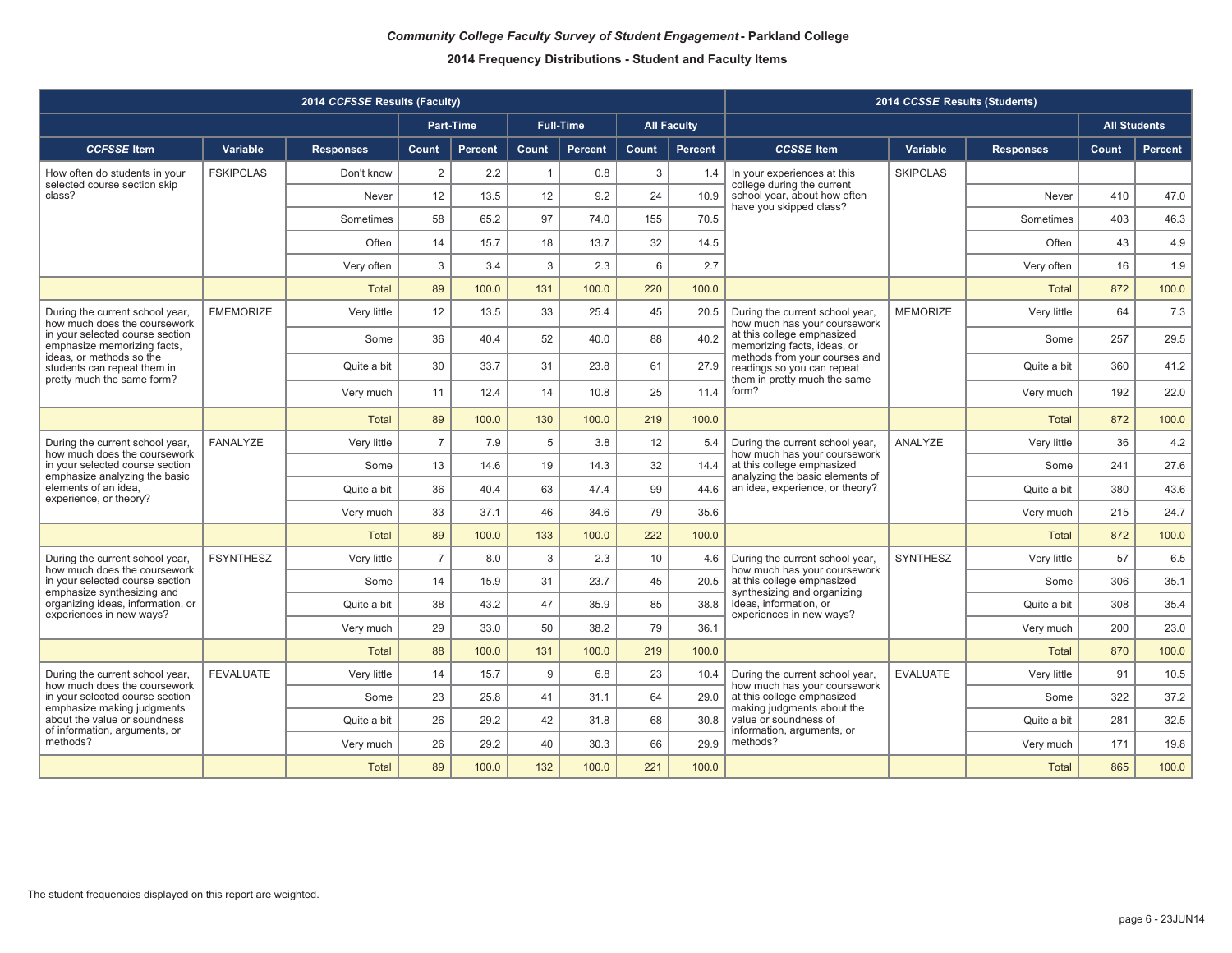|                                                                   |                  | 2014 CCFSSE Results (Faculty) |                |                  |                |                  |                |                    |                                                                   | 2014 CCSSE Results (Students) |                              |                     |                |
|-------------------------------------------------------------------|------------------|-------------------------------|----------------|------------------|----------------|------------------|----------------|--------------------|-------------------------------------------------------------------|-------------------------------|------------------------------|---------------------|----------------|
|                                                                   |                  |                               |                | <b>Part-Time</b> |                | <b>Full-Time</b> |                | <b>All Faculty</b> |                                                                   |                               |                              | <b>All Students</b> |                |
| <b>CCFSSE</b> Item                                                | Variable         | <b>Responses</b>              | Count          | <b>Percent</b>   | Count          | <b>Percent</b>   | Count          | <b>Percent</b>     | <b>CCSSE</b> Item                                                 | Variable                      | <b>Responses</b>             | Count               | <b>Percent</b> |
| During the current school year,<br>how much does the coursework   | <b>FAPPLYING</b> | Very little                   | $\overline{2}$ | 2.3              | 5              | 3.8              | $\overline{7}$ | 3.2                | During the current school year,<br>how much has your coursework   | <b>APPLYING</b>               | Very little                  | 52                  | 6.0            |
| in your selected course section<br>emphasize applying theories or |                  | Some                          | 18             | 20.5             | 22             | 16.5             | 40             | 18.1               | at this college emphasized<br>applying theories or concepts to    |                               | Some                         | 294                 | 34.0           |
| concepts to practical problems<br>or in new situations?           |                  | Quite a bit                   | 35             | 39.8             | 56             | 42.1             | 91             | 41.2               | practical problems or in new<br>situations?                       |                               | Quite a bit                  | 323                 | 37.3           |
|                                                                   |                  | Very much                     | 33             | 37.5             | 50             | 37.6             | 83             | 37.6               |                                                                   |                               | Very much                    | 197                 | 22.7           |
|                                                                   |                  | <b>Total</b>                  | 88             | 100.0            | 133            | 100.0            | 221            | 100.0              |                                                                   |                               | <b>Total</b>                 | 867                 | 100.0          |
| During the current school year,<br>how much does the coursework   | <b>FPERFORM</b>  | Very little                   | 9              | 10.1             | 12             | 9.1              | 21             | 9.5                | During the current school year,<br>how much has your coursework   | <b>PERFORM</b>                | Very little                  | 58                  | 6.7            |
| in your selected course section<br>emphasize having students use  |                  | Some                          | 21             | 23.6             | 31             | 23.5             | 52             | 23.5               | at this college emphasized<br>using information you have          |                               | Some                         | 236                 | 27.2           |
| information they have read or<br>heard to perform a new skill?    |                  | Quite a bit                   | 35             | 39.3             | 47             | 35.6             | 82             | 37.1               | read or heard to perform a new<br>skill?                          |                               | Quite a bit                  | 335                 | 38.6           |
|                                                                   |                  | Very much                     | 24             | 27.0             | 42             | 31.8             | 66             | 29.9               |                                                                   |                               | Very much                    | 240                 | 27.6           |
|                                                                   |                  | <b>Total</b>                  | 89             | 100.0            | 132            | 100.0            | 221            | 100.0              |                                                                   |                               | <b>Total</b>                 | 870                 | 100.0          |
| In your selected course section,<br>what is the number of         | <b>FREADASGN</b> | None                          | $\overline{4}$ | 4.5              | 13             | 9.9              | 17             | 7.7                | During the current school year,<br>about what number of           | <b>READASGN</b>               | None                         | 37                  | 4.3            |
| textbooks, manuals, books, or<br>book-length packs of course      |                  | $\overline{1}$                | 47             | 52.8             | 61             | 46.6             | 108            | 49.1               | textbooks, manuals, books, or<br>book-length packs of course      |                               | $1$ to $4$                   | 371                 | 43.8           |
| readings that you assign?                                         |                  | $2$ to $3$                    | 29             | 32.6             | 44             | 33.6             | 73             | 33.2               | readings were you assigned?                                       |                               | 5 to 10                      | 223                 | 26.3           |
|                                                                   |                  | $4$ to $6$                    | 4              | 4.5              | $\overline{7}$ | 5.3              | 11             | 5.0                |                                                                   |                               | 11 to 20                     | 128                 | 15.1           |
|                                                                   |                  | More than 6                   | $\,$ 5 $\,$    | 5.6              | 6              | 4.6              | 11             | 5.0                |                                                                   |                               | More than 20                 | 89                  | 10.5           |
|                                                                   |                  | <b>Total</b>                  | 89             | 100.0            | 131            | 100.0            | 220            | 100.0              |                                                                   |                               | <b>Total</b>                 | 848                 | 100.0          |
| In your selected course section,<br>what is the number of written | <b>FWRITEANY</b> | None                          | 23             | 26.7             | 31             | 24.6             | 54             | 25.5               | During the current school year,<br>about what number of papers or | <b>WRITEANY</b>               | None                         | 93                  | 11.0           |
| papers or reports of any length<br>that you assign?               |                  | $\overline{1}$                | 14             | 16.3             | 18             | 14.3             | 32             | 15.1               | reports of any length did you<br>write?                           |                               | $1$ to $4$                   | 240                 | 28.3           |
|                                                                   |                  | $2$ to $3$                    | 20             | 23.3             | 27             | 21.4             | 47             | 22.2               |                                                                   |                               | 5 to 10                      | 287                 | 33.7           |
|                                                                   |                  | $4$ to $6$                    | 15             | 17.4             | 27             | 21.4             | 42             | 19.8               |                                                                   |                               | 11 to 20                     | 150                 | 17.7           |
|                                                                   |                  | More than 6                   | 14             | 16.3             | 23             | 18.3             | 37             | 17.5               |                                                                   |                               | More than 20                 | 79                  | 9.3            |
|                                                                   |                  | <b>Total</b>                  | 86             | 100.0            | 126            | 100.0            | 212            | 100.0              |                                                                   |                               | <b>Total</b>                 | 850                 | 100.0          |
| Select the response that best<br>represents the extent to which   | <b>FEXAMS</b>    | (1) Extremely easy            | $\mathbf 0$    | N/A              | $\mathbf{1}$   | 0.8              | $\overline{1}$ | 0.5                | Mark the response that best<br>represents the extent to which     | <b>EXAMS</b>                  | (1) Extremely easy           | 12                  | 1.4            |
| your examinations of student<br>performance (e.g. Exams,          |                  | (2)                           | $\mathsf 0$    | N/A              | $\pmb{0}$      | N/A              | $\mathsf 0$    | N/A                | your examinations during the<br>current school year have          |                               | (2)                          | 43                  | 5.2            |
| portfolio) challenge students to<br>do their best work.           |                  | (3)                           | 3              | 3.4              | $\overline{4}$ | 3.0              | $\overline{7}$ | 3.2                | challenged you to do your best<br>work at this college.           |                               | (3)                          | 40                  | 4.8            |
|                                                                   |                  | (4)                           | 9              | 10.3             | 17             | 12.8             | 26             | 11.8               |                                                                   |                               | (4)                          | 222                 | 26.8           |
|                                                                   |                  | (5)                           | 30             | 34.5             | 48             | 36.1             | 78             | 35.5               |                                                                   |                               | (5)                          | 264                 | 31.9           |
|                                                                   |                  | (6)                           | 37             | 42.5             | 51             | 38.3             | 88             | 40.0               |                                                                   |                               | (6)                          | 188                 | 22.7           |
|                                                                   |                  | (7) Extremely<br>challenging  | 8              | 9.2              | 12             | 9.0              | 20             | 9.1                |                                                                   |                               | (7) Extremely<br>challenging | 59                  | 7.2            |
|                                                                   |                  | <b>Total</b>                  | 87             | 100.0            | 133            | 100.0            | 220            | 100.0              |                                                                   |                               | <b>Total</b>                 | 827                 | 100.0          |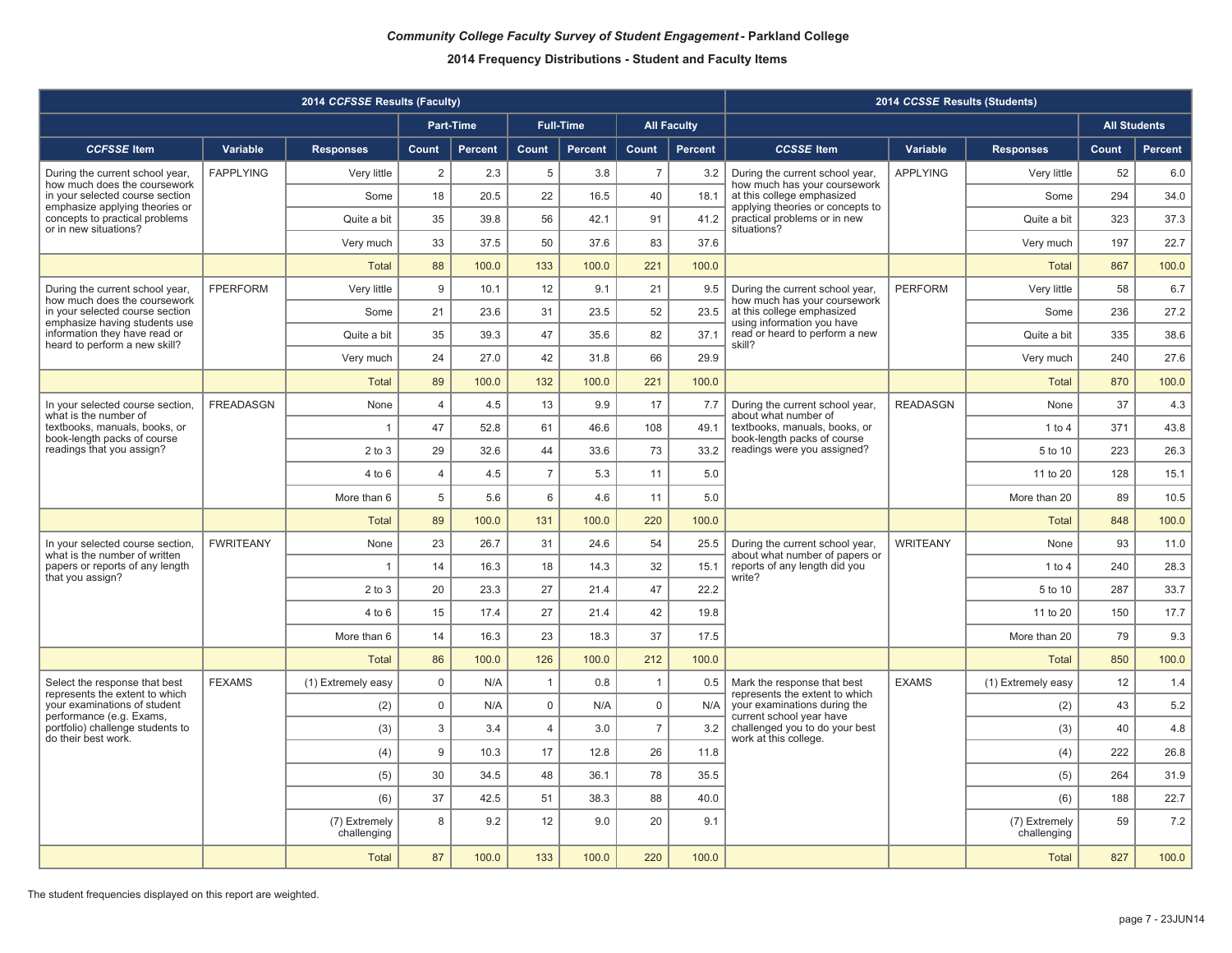|                                                                                                    |                  | 2014 CCFSSE Results (Faculty) |                |                |                |                  |       |                    |                                                                                                    | 2014 CCSSE Results (Students) |                                    |       |                     |
|----------------------------------------------------------------------------------------------------|------------------|-------------------------------|----------------|----------------|----------------|------------------|-------|--------------------|----------------------------------------------------------------------------------------------------|-------------------------------|------------------------------------|-------|---------------------|
|                                                                                                    |                  |                               |                | Part-Time      |                | <b>Full-Time</b> |       | <b>All Faculty</b> |                                                                                                    |                               |                                    |       | <b>All Students</b> |
| <b>CCFSSE</b> Item                                                                                 | Variable         | <b>Responses</b>              | Count          | <b>Percent</b> | Count          | <b>Percent</b>   | Count | Percent            | <b>CCSSE</b> Item                                                                                  | Variable                      | <b>Responses</b>                   | Count | Percent             |
| How important is it to you that<br>students participate in an                                      | <b>FINTERN</b>   | Not important                 | 8              | 9.0            | 13             | 9.8              | 21    | 9.5                | While attending this college,<br>have you done, are you doing,                                     | <b>INTERN</b>                 | I have not done, nor<br>plan to do | 287   | 33.8                |
| internship, field experience.<br>co-op experience, or clinical<br>assignment when appropriate?     |                  | Somewhat important            | 28             | 31.5           | 33             | 24.8             | 61    | 27.5               | or do you plan to do an<br>internship, field experience,<br>co-op experience, or clinical          |                               | I plan to do                       | 392   | 46.1                |
|                                                                                                    |                  | Very important                | 53             | 59.6           | 87             | 65.4             | 140   | 63.1               | assignment?                                                                                        |                               | I have done                        | 171   | 20.1                |
|                                                                                                    |                  | <b>Total</b>                  | 89             | 100.0          | 133            | 100.0            | 222   | 100.0              |                                                                                                    |                               | <b>Total</b>                       | 850   | 100.0               |
| How important is it to you that<br>students participate in English<br>as a second language courses | <b>FESL</b>      | Not important                 | 14             | 15.7           | 22             | 16.5             | 36    | 16.2               | While attending this college,<br>have you taken, are you taking,<br>or do you plan to take an      | ESL                           | I have not done, nor<br>plan to do | 700   | 82.2                |
| when appropriate?                                                                                  |                  | Somewhat important            | 29             | 32.6           | 37             | 27.8             | 66    | 29.7               | English as a second language<br>course?                                                            |                               | I plan to do                       | 35    | 4.1                 |
|                                                                                                    |                  | Very important                | 46             | 51.7           | 74             | 55.6             | 120   | 54.1               |                                                                                                    |                               | I have done                        | 116   | 13.7                |
|                                                                                                    |                  | <b>Total</b>                  | 89             | 100.0          | 133            | 100.0            | 222   | 100.0              |                                                                                                    |                               | <b>Total</b>                       | 851   | 100.0               |
| How important is it to you that<br>students participate in<br>developmental/remedial reading       | <b>FDEVREAD</b>  | Not important                 | $\overline{7}$ | 8.0            | $\overline{7}$ | 5.3              | 14    | 6.4                | While attending this college,<br>have you taken, are you taking,<br>or do you plan to take a       | <b>DEVREAD</b>                | I have not done, nor<br>plan to do | 621   | 73.0                |
| courses when appropriate?                                                                          |                  | Somewhat important            | 27             | 30.7           | 37             | 28.0             | 64    | 29.1               | developmental/remedial reading<br>course?                                                          |                               | I plan to do                       | 68    | 8.0                 |
|                                                                                                    |                  | Very important                | 54             | 61.4           | 88             | 66.7             | 142   | 64.5               |                                                                                                    |                               | I have done                        | 162   | 19.0                |
|                                                                                                    |                  | <b>Total</b>                  | 88             | 100.0          | 132            | 100.0            | 220   | 100.0              |                                                                                                    |                               | Total                              | 850   | 100.0               |
| How important is it to you that<br>students participate in<br>developmental/remedial writing       | <b>FDEVWRITE</b> | Not important                 | 8              | 9.1            | 6              | 4.5              | 14    | 6.4                | While attending this college,<br>have you taken, are you taking,<br>or do you plan to take a       | <b>DEVWRITE</b>               | I have not done, nor<br>plan to do | 540   | 63.6                |
| courses when appropriate?                                                                          |                  | Somewhat important            | 27             | 30.7           | 36             | 27.3             | 63    | 28.6               | developmental/remedial writing<br>course?                                                          |                               | I plan to do                       | 70    | 8.2                 |
|                                                                                                    |                  | Very important                | 53             | 60.2           | 90             | 68.2             | 143   | 65.0               |                                                                                                    |                               | I have done                        | 239   | 28.1                |
|                                                                                                    |                  | Total                         | 88             | 100.0          | 132            | 100.0            | 220   | 100.0              |                                                                                                    |                               | Total                              | 849   | 100.0               |
| How important is it to you that<br>students participate in<br>developmental/remedial math          | <b>FDEVMATH</b>  | Not important                 | 11             | 12.4           | 12             | 9.1              | 23    | 10.4               | While attending this college,<br>have you taken, are you taking,<br>or do you plan to take a       | <b>DEVMATH</b>                | I have not done, nor<br>plan to do | 460   | 53.9                |
| courses when appropriate?                                                                          |                  | Somewhat important            | 30             | 33.7           | 38             | 28.8             | 68    | 30.8               | developmental/remedial math<br>course?                                                             |                               | I plan to do                       | 134   | 15.7                |
|                                                                                                    |                  | Very important                | 48             | 53.9           | 82             | 62.1             | 130   | 58.8               |                                                                                                    |                               | I have done                        | 260   | 30.4                |
|                                                                                                    |                  | <b>Total</b>                  | 89             | 100.0          | 132            | 100.0            | 221   | 100.0              |                                                                                                    |                               | <b>Total</b>                       | 854   | 100.0               |
| How important is it to you that<br>students participate in study<br>skills courses when            | <b>FSTUDSKIL</b> | Not important                 | 6              | 6.7            | 3              | 2.3              | 9     | 4.1                | While attending this college,<br>have you taken, are you taking,<br>or do you plan to take a study | <b>STUDSKIL</b>               | I have not done, nor<br>plan to do | 557   | 66.0                |
| appropriate?                                                                                       |                  | Somewhat important            | 29             | 32.6           | 51             | 38.6             | 80    | 36.2               | skills course?                                                                                     |                               | I plan to do                       | 177   | 21.0                |
|                                                                                                    |                  | Very important                | 54             | 60.7           | 78             | 59.1             | 132   | 59.7               |                                                                                                    |                               | I have done                        | 110   | 13.0                |
|                                                                                                    |                  | <b>Total</b>                  | 89             | 100.0          | 132            | 100.0            | 221   | 100.0              |                                                                                                    |                               | <b>Total</b>                       | 845   | 100.0               |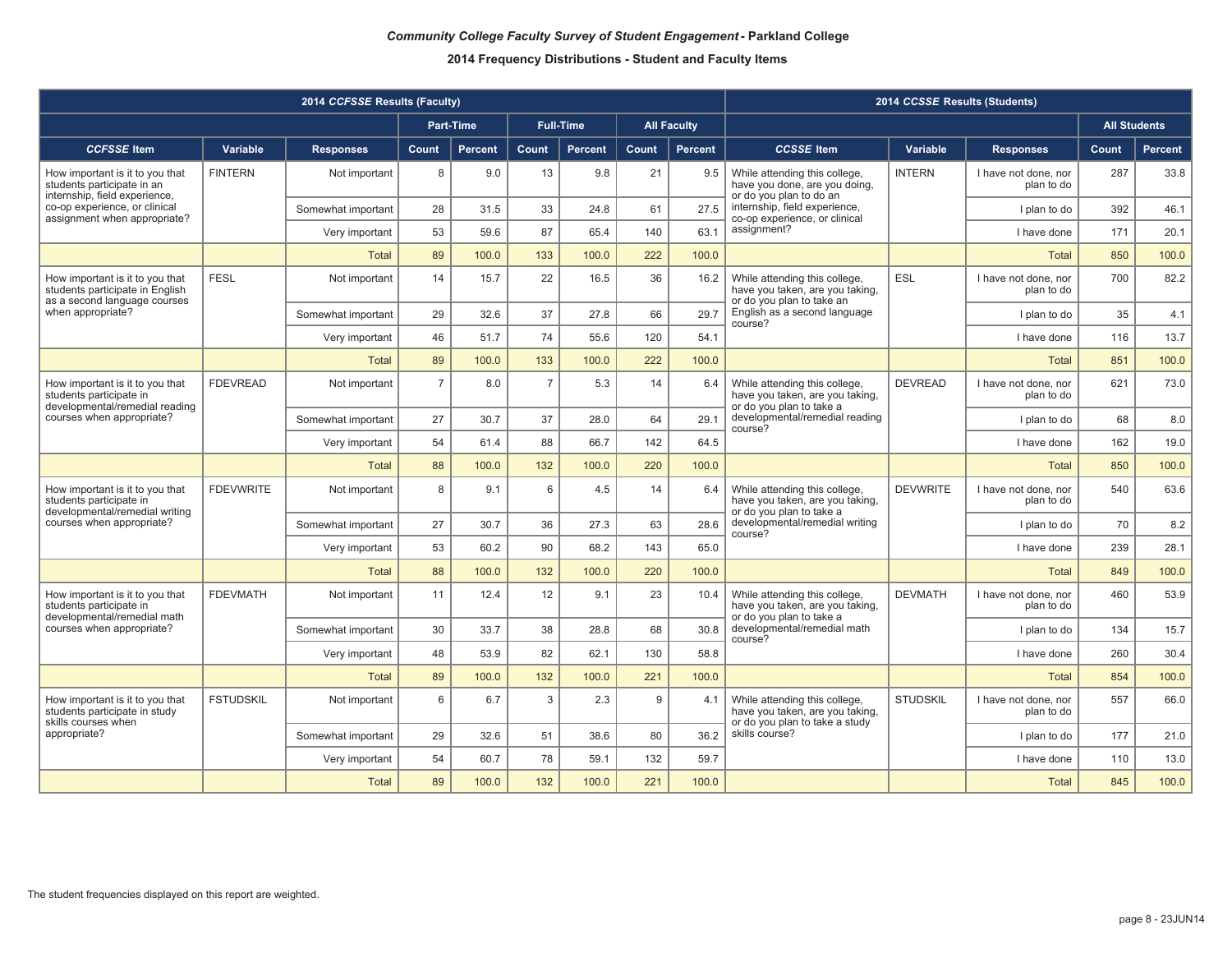|                                                                                                       |                  | 2014 CCFSSE Results (Faculty) |                |                  |                |                  |              |                    |                                                                                                  | 2014 CCSSE Results (Students) |                                    |                     |                |
|-------------------------------------------------------------------------------------------------------|------------------|-------------------------------|----------------|------------------|----------------|------------------|--------------|--------------------|--------------------------------------------------------------------------------------------------|-------------------------------|------------------------------------|---------------------|----------------|
|                                                                                                       |                  |                               |                | <b>Part-Time</b> |                | <b>Full-Time</b> |              | <b>All Faculty</b> |                                                                                                  |                               |                                    | <b>All Students</b> |                |
| <b>CCFSSE</b> Item                                                                                    | Variable         | <b>Responses</b>              | Count          | <b>Percent</b>   | <b>Count</b>   | <b>Percent</b>   | <b>Count</b> | <b>Percent</b>     | <b>CCSSE</b> Item                                                                                | Variable                      | <b>Responses</b>                   | Count               | <b>Percent</b> |
| How important is it to you that<br>students participate in honors<br>courses when appropriate?        | <b>FHONORS</b>   | Not important                 | 19             | 21.6             | 26             | 19.5             | 45           | 20.4               | While attending this college,<br>have you taken, are you taking,<br>or do you plan to take an    | <b>HONORS</b>                 | I have not done, nor<br>plan to do | 600                 | 71.2           |
|                                                                                                       |                  | Somewhat important            | 44             | 50.0             | 79             | 59.4             | 123          | 55.7               | honors course?                                                                                   |                               | I plan to do                       | 180                 | 21.4           |
|                                                                                                       |                  | Very important                | 25             | 28.4             | 28             | 21.1             | 53           | 24.0               |                                                                                                  |                               | I have done                        | 62                  | 7.4            |
|                                                                                                       |                  | Total                         | 88             | 100.0            | 133            | 100.0            | 221          | 100.0              |                                                                                                  |                               | Total                              | 842                 | 100.0          |
| How important is it to you that<br>students participate in a college<br>orientation program or course | <b>FORIEN</b>    | Not important                 | 8              | 9.0              | $\overline{7}$ | 5.3              | 15           | 6.8                | While attending this college,<br>have you done, are you doing,<br>or do you plan to do a college | <b>ORIEN</b>                  | I have not done, nor<br>plan to do | 450                 | 53.4           |
| when appropriate?                                                                                     |                  | Somewhat important            | 37             | 41.6             | 57             | 43.5             | 94           | 42.7               | orientation program or course?                                                                   |                               | I plan to do                       | 122                 | 14.4           |
|                                                                                                       |                  | Very important                | 44             | 49.4             | 67             | 51.1             | 111          | 50.5               |                                                                                                  |                               | I have done                        | 271                 | 32.2           |
|                                                                                                       |                  | Total                         | 89             | 100.0            | 131            | 100.0            | 220          | 100.0              |                                                                                                  |                               | <b>Total</b>                       | 842                 | 100.0          |
| How important is it to you that<br>students participate in<br>organized learning communities          | <b>FLRNCOMM</b>  | Not important                 | 20             | 22.5             | 22             | 16.5             | 42           | 18.9               | While attending this college,<br>have you done, are you doing,<br>or do you plan to do an        | <b>LRNCOMM</b>                | I have not done, nor<br>plan to do | 639                 | 75.2           |
| when appropriate?                                                                                     |                  | Somewhat important            | 40             | 44.9             | 79             | 59.4             | 119          | 53.6               | organized learning community?                                                                    |                               | I plan to do                       | 139                 | 16.3           |
|                                                                                                       |                  | Very important                | 29             | 32.6             | 32             | 24.1             | 61           | 27.5               |                                                                                                  |                               | I have done                        | 71                  | 8.4            |
|                                                                                                       |                  | <b>Total</b>                  | 89             | 100.0            | 133            | 100.0            | 222          | 100.0              |                                                                                                  |                               | Total                              | 849                 | 100.0          |
| How much does this college<br>emphasize encouraging                                                   | <b>FENVSCHOL</b> | Very little                   | $\overline{4}$ | 4.7              | $\overline{7}$ | 5.3              | 11           | 5.0                | How much does this college<br>emphasize encouraging you to                                       | <b>ENVSCHOL</b>               | Very little                        | 32                  | 3.7            |
| students to spend significant<br>amounts of time studying?                                            |                  | Some                          | 22             | 25.6             | 44             | 33.1             | 66           | 30.1               | spend significant amounts of<br>time studying?                                                   |                               | Some                               | 199                 | 23.2           |
|                                                                                                       |                  | Quite a bit                   | 38             | 44.2             | 60             | 45.1             | 98           | 44.7               |                                                                                                  |                               | Quite a bit                        | 364                 | 42.5           |
|                                                                                                       |                  | Very much                     | 22             | 25.6             | 22             | 16.5             | 44           | 20.1               |                                                                                                  |                               | Very much                          | 261                 | 30.5           |
|                                                                                                       |                  | Total                         | 86             | 100.0            | 133            | 100.0            | 219          | 100.0              |                                                                                                  |                               | <b>Total</b>                       | 855                 | 100.0          |
| How much does this college<br>emphasize providing students                                            | <b>FENVSUPRT</b> | Very little                   | $\mathbf 0$    | N/A              | $\mathbf 0$    | N/A              | $\mathbf 0$  | N/A                | How much does this college<br>emphasize providing the                                            | <b>ENVSUPRT</b>               | Very little                        | 30                  | 3.5            |
| the support they need to help<br>them to succeed at this                                              |                  | Some                          | 6              | 7.0              | 11             | 8.3              | 17           | 7.8                | support you need to help you<br>succeed at this college?                                         |                               | Some                               | 164                 | 19.1           |
| college?                                                                                              |                  | Quite a bit                   | 26             | 30.2             | 40             | 30.1             | 66           | 30.1               |                                                                                                  |                               | Quite a bit                        | 328                 | 38.4           |
|                                                                                                       |                  | Very much                     | 54             | 62.8             | 82             | 61.7             | 136          | 62.1               |                                                                                                  |                               | Very much                          | 334                 | 39.0           |
|                                                                                                       |                  | <b>Total</b>                  | 86             | 100.0            | 133            | 100.0            | 219          | 100.0              |                                                                                                  |                               | <b>Total</b>                       | 854                 | 100.0          |
| How much does this college<br>emphasize encouraging contact                                           | <b>FENVDIVRS</b> | Very little                   | 5              | 5.9              | 11             | 8.3              | 16           | 7.4                | How much does this college<br>emphasize encouraging contact                                      | <b>ENVDIVRS</b>               | Very little                        | 124                 | 14.6           |
| among students from different<br>economic, social, and racial or                                      |                  | Some                          | 15             | 17.6             | 37             | 28.0             | 52           | 24.0               | among students from different<br>economic, social, and racial or                                 |                               | Some                               | 254                 | 29.9           |
| ethnic backgrounds?                                                                                   |                  | Quite a bit                   | 33             | 38.8             | 53             | 40.2             | 86           | 39.6               | ethnic backgrounds?                                                                              |                               | Quite a bit                        | 245                 | 28.9           |
|                                                                                                       |                  | Very much                     | 32             | 37.6             | 31             | 23.5             | 63           | 29.0               |                                                                                                  |                               | Very much                          | 226                 | 26.6           |
|                                                                                                       |                  | <b>Total</b>                  | 85             | 100.0            | 132            | 100.0            | 217          | 100.0              |                                                                                                  |                               | <b>Total</b>                       | 849                 | 100.0          |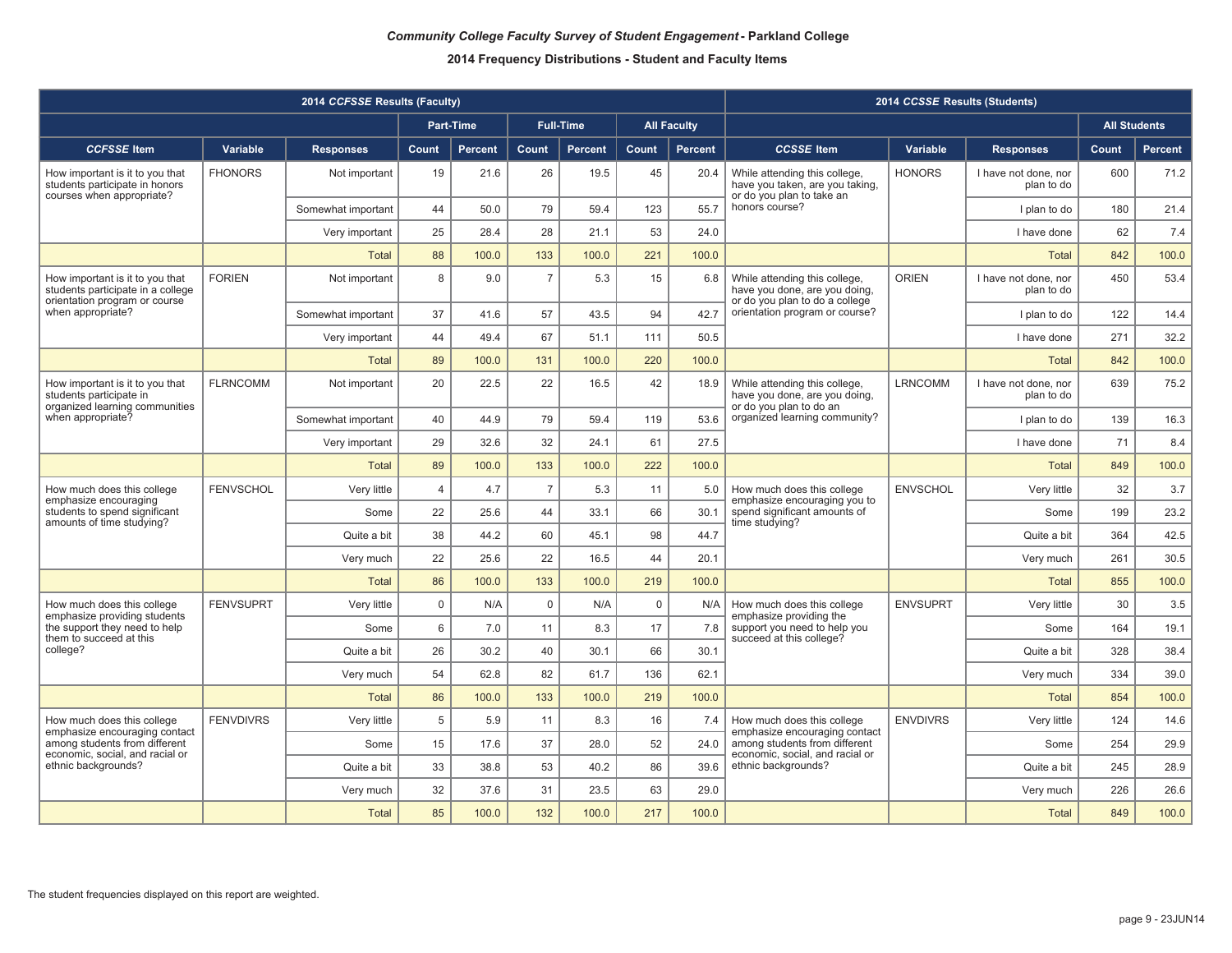|                                                                                               |                  | 2014 CCFSSE Results (Faculty) |                |                  |             |                  |                |                    |                                                                                         | 2014 CCSSE Results (Students) |                  |                     |         |
|-----------------------------------------------------------------------------------------------|------------------|-------------------------------|----------------|------------------|-------------|------------------|----------------|--------------------|-----------------------------------------------------------------------------------------|-------------------------------|------------------|---------------------|---------|
|                                                                                               |                  |                               |                | <b>Part-Time</b> |             | <b>Full-Time</b> |                | <b>All Faculty</b> |                                                                                         |                               |                  | <b>All Students</b> |         |
| <b>CCFSSE Item</b>                                                                            | Variable         | <b>Responses</b>              | Count          | <b>Percent</b>   | Count       | Percent          | Count          | Percent            | <b>CCSSE</b> Item                                                                       | Variable                      | <b>Responses</b> | Count               | Percent |
| How much does this college                                                                    | <b>FENVNACAD</b> | Very little                   | 5              | 5.9              | 6           | 4.5              | 11             | 5.0                | How much does this college                                                              | <b>ENVNACAD</b>               | Very little      | 316                 | 37.2    |
| emphasize helping students<br>cope with their non-academic<br>responsibilities (work, family, |                  | Some                          | 27             | 31.8             | 58          | 43.6             | 85             | 39.0               | emphasize helping you cope<br>with your non-academic<br>responsibilities (work, family, |                               | Some             | 275                 | 32.4    |
| $etc.$ )?                                                                                     |                  | Quite a bit                   | 31             | 36.5             | 46          | 34.6             | 77             | 35.3               | $etc.$ )?                                                                               |                               | Quite a bit      | 159                 | 18.7    |
|                                                                                               |                  | Verv much                     | 22             | 25.9             | 23          | 17.3             | 45             | 20.6               |                                                                                         |                               | Verv much        | 99                  | 11.7    |
|                                                                                               |                  | <b>Total</b>                  | 85             | 100.0            | 133         | 100.0            | 218            | 100.0              |                                                                                         |                               | <b>Total</b>     | 849                 | 100.0   |
| How much does this college<br>emphasize providing students                                    | <b>FENVSOCAL</b> | Very little                   | $\overline{4}$ | 4.8              | 13          | 9.8              | 17             | 7.9                | How much does this college<br>emphasize providing the                                   | <b>ENVSOCAL</b>               | Verv little      | 227                 | 26.8    |
| the support they need to thrive<br>socially?                                                  |                  | Some                          | 30             | 36.1             | 66          | 49.6             | 96             | 44.4               | support you need to thrive<br>socially?                                                 |                               | Some             | 329                 | 38.7    |
|                                                                                               |                  | Quite a bit                   | 34             | 41.0             | 36          | 27.1             | 70             | 32.4               |                                                                                         |                               | Quite a bit      | 184                 | 21.7    |
|                                                                                               |                  | Very much                     | 15             | 18.1             | 18          | 13.5             | 33             | 15.3               |                                                                                         |                               | Very much        | 109                 | 12.8    |
|                                                                                               |                  | <b>Total</b>                  | 83             | 100.0            | 133         | 100.0            | 216            | 100.0              |                                                                                         |                               | <b>Total</b>     | 850                 | 100.0   |
| How much does this college<br>emphasize providing the                                         | <b>FFINSUPP</b>  | Very little                   | $\overline{4}$ | 4.7              | 6           | 4.5              | 10             | 4.6                | How much does this college<br>emphasize providing the                                   | <b>FINSUPP</b>                | Very little      | 152                 | 17.9    |
| financial support students need<br>to afford their education?                                 |                  | Some                          | 17             | 20.0             | 36          | 27.1             | 53             | 24.3               | financial support you need to<br>afford your education?                                 |                               | Some             | 269                 | 31.8    |
|                                                                                               |                  | Quite a bit                   | 36             | 42.4             | 58          | 43.6             | 94             | 43.1               |                                                                                         |                               | Quite a bit      | 208                 | 24.5    |
|                                                                                               |                  | Very much                     | 28             | 32.9             | 33          | 24.8             | 61             | 28.0               |                                                                                         |                               | Very much        | 219                 | 25.8    |
|                                                                                               |                  | <b>Total</b>                  | 85             | 100.0            | 133         | 100.0            | 218            | 100.0              |                                                                                         |                               | Total            | 848                 | 100.0   |
| How much does this college<br>emphasize using computers in                                    | <b>FENVCOMP</b>  | Very little                   | $\overline{2}$ | 2.3              | $\mathbf 0$ | N/A              | $\overline{2}$ | 0.9                | How much does this college<br>emphasize using computers in                              | <b>ENVCOMP</b>                | Very little      | 35                  | 4.2     |
| academic work?                                                                                |                  | Some                          | $\mathbf{1}$   | 1.2              | 8           | 6.0              | 9              | 4.1                | academic work?                                                                          |                               | Some             | 110                 | 13.0    |
|                                                                                               |                  | Quite a bit                   | 26             | 30.2             | 49          | 36.8             | 75             | 34.2               |                                                                                         |                               | Quite a bit      | 291                 | 34.1    |
|                                                                                               |                  | Very much                     | 57             | 66.3             | 76          | 57.1             | 133            | 60.7               |                                                                                         |                               | Very much        | 415                 | 48.7    |
|                                                                                               |                  | <b>Total</b>                  | 86             | 100.0            | 133         | 100.0            | 219            | 100.0              |                                                                                         |                               | <b>Total</b>     | 852                 | 100.0   |
| About how many hours do you<br>think full- and part-time                                      | FACADPR01        | None                          | $\mathbf 0$    | N/A              | $\mathbf 0$ | N/A              | $\mathbf 0$    | N/A                | About how many hours do you<br>spend in a typical 7-day week                            | ACADPR01                      | None             | 9                   | 1.1     |
| students at this college spend<br>in a typical 7-day week                                     |                  | $1$ to $5$                    | 29             | 34.1             | 48          | 36.6             | 77             | 35.6               | preparing for class (studying,<br>reading, writing, rehearsing,                         |                               | $1$ to $5$       | 362                 | 42.5    |
| preparing for class (studying,<br>reading, writing, rehearsing,                               |                  | 6 to 10                       | 37             | 43.5             | 56          | 42.7             | 93             | 43.1               | doing homework, or other<br>activities related to your                                  |                               | 6 to 10          | 244                 | 28.6    |
| doing homework, or other<br>activities related to their                                       |                  | 11 to 20                      | 15             | 17.6             | 24          | 18.3             | 39             | 18.1               | programs)?                                                                              |                               | 11 to 20         | 142                 | 16.7    |
| programs)?                                                                                    |                  | 21 to 30                      | $\overline{4}$ | 4.7              | 3           | 2.3              | $\overline{7}$ | 3.2                |                                                                                         |                               | 21 to 30         | 62                  | 7.2     |
|                                                                                               |                  | More than 30                  | $\mathsf 0$    | N/A              | $\mathbf 0$ | N/A              | $\mathbf 0$    | N/A                |                                                                                         |                               | More than 30     | 33                  | 3.9     |
|                                                                                               |                  | <b>Total</b>                  | 85             | 100.0            | 131         | 100.0            | 216            | 100.0              |                                                                                         |                               | <b>Total</b>     | 853                 | 100.0   |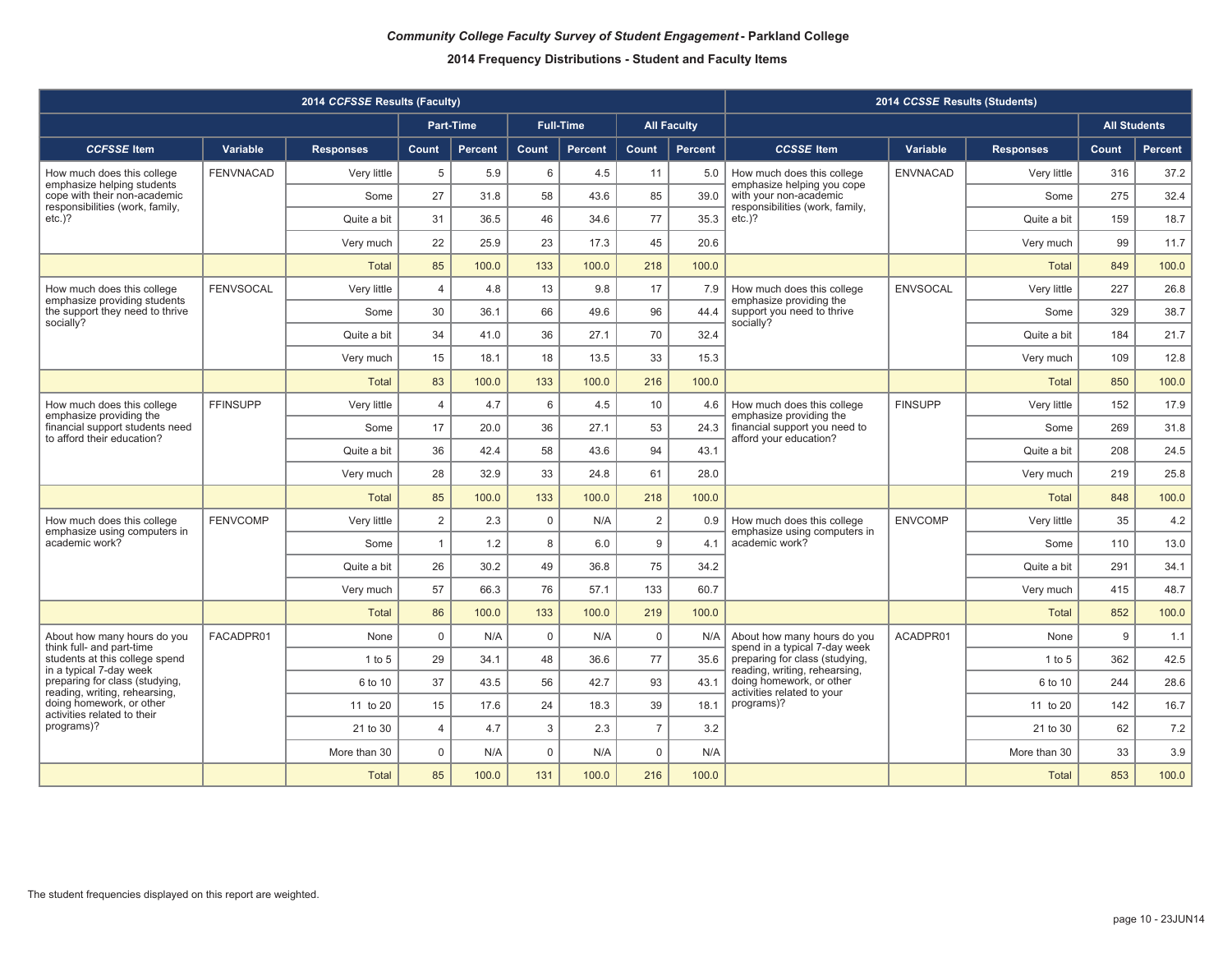|                                                                                                |                 | 2014 CCFSSE Results (Faculty) |                |                  |                |                  |                 |                    |                                                              | 2014 CCSSE Results (Students) |                  |                     |                |
|------------------------------------------------------------------------------------------------|-----------------|-------------------------------|----------------|------------------|----------------|------------------|-----------------|--------------------|--------------------------------------------------------------|-------------------------------|------------------|---------------------|----------------|
|                                                                                                |                 |                               |                | <b>Part-Time</b> |                | <b>Full-Time</b> |                 | <b>All Faculty</b> |                                                              |                               |                  | <b>All Students</b> |                |
| <b>CCFSSE Item</b>                                                                             | Variable        | <b>Responses</b>              | Count          | <b>Percent</b>   | Count          | Percent          | Count           | <b>Percent</b>     | <b>CCSSE</b> Item                                            | Variable                      | <b>Responses</b> | Count               | <b>Percent</b> |
| About how many hours do you                                                                    | <b>FPAYWORK</b> | None                          | $\mathbf 0$    | N/A              | 0              | N/A              | $\mathbf 0$     | N/A                | About how many hours do you                                  | <b>PAYWORK</b>                | None             | 240                 | 28.1           |
| think full- and part-time<br>students at this college spend<br>in a typical 7-day week working |                 | $1$ to $5$                    | $\mathbf{1}$   | 1.2              | $\overline{2}$ | 1.5              | 3               | 1.4                | spend in a typical 7-day week<br>working for pay?            |                               | 1 to 5           | 49                  | 5.7            |
| for pay?                                                                                       |                 | 6 to 10                       | 6              | 7.1              | 5              | 3.8              | 11              | 5.1                |                                                              |                               | 6 to 10          | 54                  | 6.3            |
|                                                                                                |                 | 11 to 20                      | 32             | 37.6             | 37             | 28.0             | 69              | 31.8               |                                                              |                               | 11 to 20         | 136                 | 16.0           |
|                                                                                                |                 | 21 to 30                      | 35             | 41.2             | 72             | 54.5             | 107             | 49.3               |                                                              |                               | 21 to 30         | 168                 | 19.7           |
|                                                                                                |                 | More than 30                  | 11             | 12.9             | 16             | 12.1             | 27              | 12.4               |                                                              |                               | More than 30     | 205                 | 24.1           |
|                                                                                                |                 | <b>Total</b>                  | 85             | 100.0            | 132            | 100.0            | 217             | 100.0              |                                                              |                               | <b>Total</b>     | 852                 | 100.0          |
| About how many hours do you<br>think full- and part-time                                       | FCOCURR01       | None                          | 11             | 12.8             | 20             | 15.2             | 31              | 14.2               | About how many hours do you<br>spend in a typical 7-day week | COCURR01                      | None             | 665                 | 77.8           |
| students at this college spend<br>in a typical 7-day week                                      |                 | $1$ to $5$                    | 59             | 68.6             | 98             | 74.2             | 157             | 72.0               | participating in<br>college-sponsored activities             |                               | $1$ to $5$       | 127                 | 14.9           |
| participating in<br>college-sponsored activities                                               |                 | 6 to 10                       | 14             | 16.3             | 12             | 9.1              | 26              | 11.9               | (organizations, campus<br>publications, student              |                               | 6 to 10          | 33                  | 3.9            |
| (organizations, campus<br>publications, student                                                |                 | 11 to 20                      | $\overline{2}$ | 2.3              | 2              | 1.5              | $\overline{4}$  | 1.8                | government, intercollegiate or<br>intramural sports, etc.)?  |                               | 11 to 20         | 14                  | 1.6            |
| government, intercollegiate or<br>intramural sports, etc.)?                                    |                 | 21 to 30                      | $\mathsf 0$    | N/A              | $\mathbf 0$    | N/A              | $\mathbf 0$     | N/A                |                                                              |                               | 21 to 30         | $\overline{7}$      | 0.8            |
|                                                                                                |                 | More than 30                  | $\mathbf 0$    | N/A              | $\Omega$       | N/A              | $\mathbf 0$     | N/A                |                                                              |                               | More than 30     | 8                   | 0.9            |
|                                                                                                |                 | <b>Total</b>                  | 86             | 100.0            | 132            | 100.0            | 218             | 100.0              |                                                              |                               | <b>Total</b>     | 854                 | 100.0          |
| About how many hours do you<br>think full- and part-time                                       | FCAREDE01       | None                          | $\overline{2}$ | 2.4              | 3              | 2.3              | $5\phantom{.0}$ | 2.3                | About how many hours do you<br>spend in a typical 7-day week | CAREDE01                      | None             | 489                 | 57.2           |
| students at this college spend<br>in a typical 7-day week                                      |                 | $1$ to 5                      | 10             | 11.8             | 25             | 19.2             | 35              | 16.3               | providing care for dependents<br>living with you (parents,   |                               | $1$ to 5         | 113                 | 13.2           |
| providing care for dependents<br>living with them (parents,                                    |                 | 6 to 10                       | 17             | 20.0             | 34             | 26.2             | 51              | 23.7               | children, spouse, etc.)?                                     |                               | 6 to 10          | 59                  | 6.9            |
| children, spouse, etc.)?                                                                       |                 | 11 to 20                      | 25             | 29.4             | 29             | 22.3             | 54              | 25.1               |                                                              |                               | 11 to 20         | 29                  | 3.4            |
|                                                                                                |                 | 21 to 30                      | 18             | 21.2             | 24             | 18.5             | 42              | 19.5               |                                                              |                               | 21 to 30         | 21                  | 2.4            |
|                                                                                                |                 | More than 30                  | 13             | 15.3             | 15             | 11.5             | 28              | 13.0               |                                                              |                               | More than 30     | 144                 | 16.8           |
|                                                                                                |                 | <b>Total</b>                  | 85             | 100.0            | 130            | 100.0            | 215             | 100.0              |                                                              |                               | <b>Total</b>     | 854                 | 100.0          |
| About how many hours do you<br>think full- and part-time                                       | <b>FCOMMUTE</b> | None                          | $\overline{2}$ | 2.3              | $\mathsf 0$    | N/A              | $\overline{2}$  | 0.9                | About how many hours do you<br>spend in a typical 7-day week | <b>COMMUTE</b>                | None             | 67                  | 7.8            |
| students at this college spend<br>in a typical 7-day week                                      |                 | $1$ to 5                      | 47             | 54.7             | 84             | 63.6             | 131             | 60.1               | commuting to and from<br>classes?                            |                               | $1$ to $5$       | 548                 | 64.5           |
| commuting to and from<br>classes?                                                              |                 | 6 to 10                       | 27             | 31.4             | 38             | 28.8             | 65              | 29.8               |                                                              |                               | 6 to 10          | 170                 | 20.0           |
|                                                                                                |                 | 11 to 20                      | $\overline{7}$ | 8.1              | $\overline{7}$ | 5.3              | 14              | 6.4                |                                                              |                               | 11 to 20         | 38                  | 4.5            |
|                                                                                                |                 | 21 to 30                      | 3              | 3.5              | 2              | 1.5              | $5\phantom{.0}$ | 2.3                |                                                              |                               | 21 to 30         | 17                  | 2.0            |
|                                                                                                |                 | More than 30                  | $\mathsf 0$    | N/A              | $\mathbf{1}$   | 0.8              | $\overline{1}$  | 0.5                |                                                              |                               | More than 30     | 11                  | 1.3            |
|                                                                                                |                 | <b>Total</b>                  | 86             | 100.0            | 132            | 100.0            | 218             | 100.0              |                                                              |                               | Total            | 850                 | 100.0          |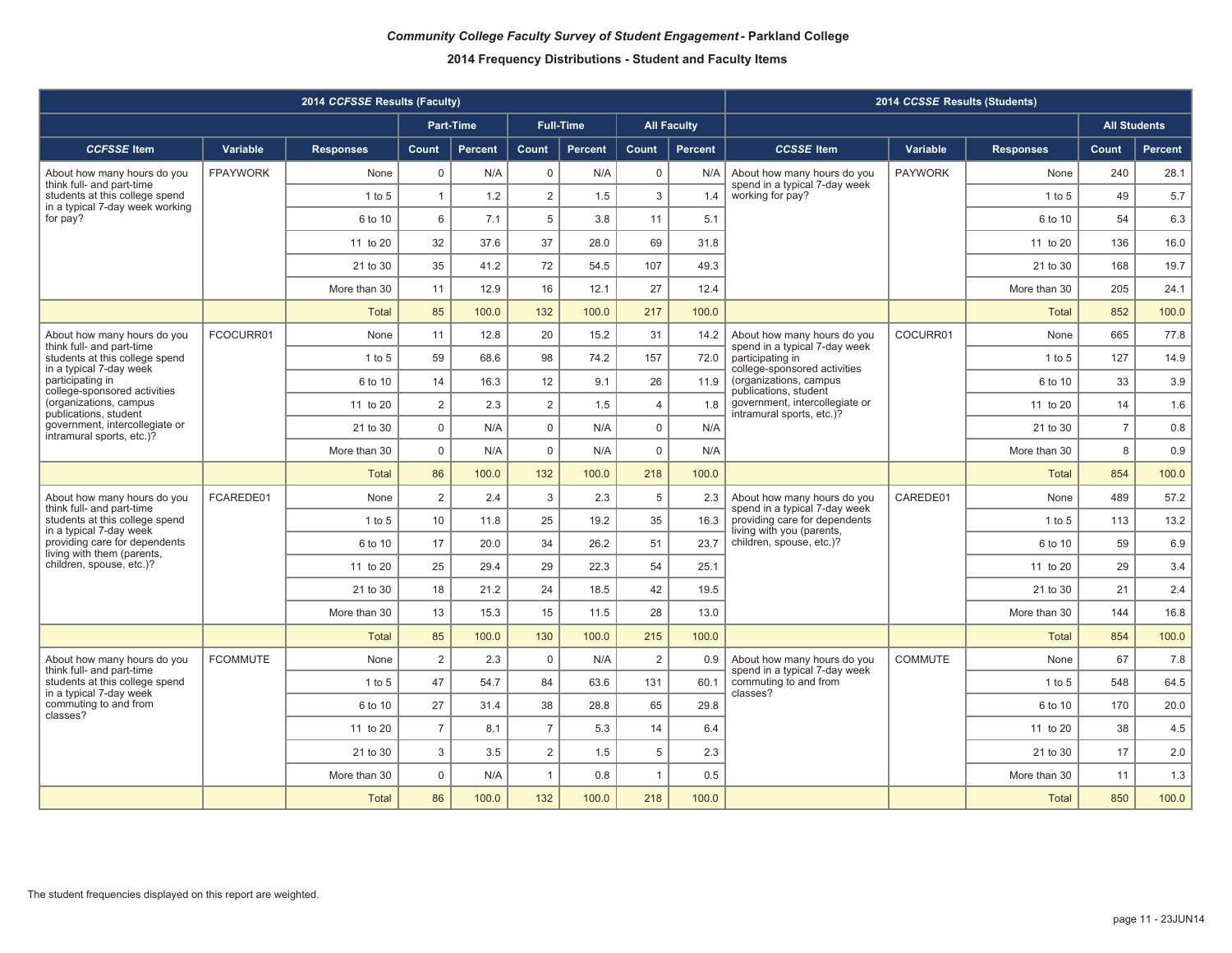|                                                                                                          |                | 2014 CCFSSE Results (Faculty)                           |                |                  |                 |                  |                |                    |                                                                                                                   | 2014 CCSSE Results (Students) |                                                         |                |                     |
|----------------------------------------------------------------------------------------------------------|----------------|---------------------------------------------------------|----------------|------------------|-----------------|------------------|----------------|--------------------|-------------------------------------------------------------------------------------------------------------------|-------------------------------|---------------------------------------------------------|----------------|---------------------|
|                                                                                                          |                |                                                         |                | <b>Part-Time</b> |                 | <b>Full-Time</b> |                | <b>All Faculty</b> |                                                                                                                   |                               |                                                         |                | <b>All Students</b> |
| <b>CCFSSE</b> Item                                                                                       | Variable       | <b>Responses</b>                                        | Count          | Percent          | Count           | <b>Percent</b>   | Count          | Percent            | <b>CCSSE</b> Item                                                                                                 | Variable                      | <b>Responses</b>                                        | Count          | <b>Percent</b>      |
| Select the response that best<br>represents the quality of<br>student relationships with other           | <b>FENVSTU</b> | (1) Unfriendly,<br>unsupportive, sense<br>of alienation | $\mathbf 0$    | N/A              | $\mathbf 0$     | N/A              | $\mathbf 0$    | N/A                | Mark the number that best<br>represents the quality of your<br>relationships with other                           | <b>ENVSTU</b>                 | (1) Unfriendly,<br>unsupportive, sense<br>of alienation | 8              | 1.0                 |
| students.                                                                                                |                | (2)                                                     | $\mathbf 0$    | N/A              | $\mathsf 0$     | N/A              | $\mathsf 0$    | N/A                | students at this college.                                                                                         |                               | (2)                                                     | 22             | 2.6                 |
|                                                                                                          |                | (3)                                                     | $\mathbf{1}$   | 1.1              | $\overline{2}$  | 1.5              | 3              | 1.4                |                                                                                                                   |                               | (3)                                                     | 43             | 5.0                 |
|                                                                                                          |                | (4)                                                     | 11             | 12.6             | 12              | 9.2              | 23             | 10.6               |                                                                                                                   |                               | (4)                                                     | 158            | 18.6                |
|                                                                                                          |                | (5)                                                     | 29             | 33.3             | 43              | 32.8             | 72             | 33.0               |                                                                                                                   |                               | (5)                                                     | 196            | 23.1                |
|                                                                                                          |                | (6)                                                     | 34             | 39.1             | 54              | 41.2             | 88             | 40.4               |                                                                                                                   |                               | (6)                                                     | 212            | 25.0                |
|                                                                                                          |                | (7) Friendly,<br>supportive, sense of<br>belonging      | 12             | 13.8             | 20              | 15.3             | 32             | 14.7               |                                                                                                                   |                               | (7) Friendly,<br>supportive, sense of<br>belonging      | 210            | 24.7                |
|                                                                                                          |                | <b>Total</b>                                            | 87             | 100.0            | 131             | 100.0            | 218            | 100.0              |                                                                                                                   |                               | <b>Total</b>                                            | 849            | 100.0               |
| Select the response that best<br>represents the quality of<br>student relationships with<br>instructors. | <b>FENVFAC</b> | (1) Unavailable,<br>unhelpful,<br>unsympathetic         | $\Omega$       | N/A              | $\mathbf 0$     | N/A              | $\Omega$       | N/A                | Mark the number that best<br>represents the quality of your<br>relationships with instructors at<br>this college. | <b>ENVFAC</b>                 | (1) Unavailable,<br>unhelpful,<br>unsympathetic         | $\overline{4}$ | 0.5                 |
|                                                                                                          |                | (2)                                                     | $\mathbf 0$    | N/A              | $\overline{1}$  | 0.8              | $\mathbf{1}$   | 0.5                |                                                                                                                   |                               | (2)                                                     | 18             | 2.1                 |
|                                                                                                          |                | (3)                                                     | $\mathbf 0$    | N/A              | $\overline{2}$  | 1.5              | $\overline{2}$ | 0.9                |                                                                                                                   |                               | (3)                                                     | 16             | 1.9                 |
|                                                                                                          |                | (4)                                                     | 8              | 9.2              | 5               | 3.8              | 13             | 6.0                |                                                                                                                   |                               | (4)                                                     | 77             | 9.0                 |
|                                                                                                          |                | (5)                                                     | 23             | 26.4             | 29              | 22.1             | 52             | 23.9               |                                                                                                                   |                               | (5)                                                     | 156            | 18.3                |
|                                                                                                          |                | (6)                                                     | 34             | 39.1             | 62              | 47.3             | 96             | 44.0               |                                                                                                                   |                               | (6)                                                     | 284            | 33.4                |
|                                                                                                          |                | (7) Available, helpful,<br>sympathetic                  | 22             | 25.3             | 32              | 24.4             | 54             | 24.8               |                                                                                                                   |                               | (7) Available, helpful,<br>sympathetic                  | 296            | 34.8                |
|                                                                                                          |                | <b>Total</b>                                            | 87             | 100.0            | 131             | 100.0            | 218            | 100.0              |                                                                                                                   |                               | <b>Total</b>                                            | 851            | 100.0               |
| Select the response that best<br>represents the quality of<br>student relationships with                 | <b>FENVADM</b> | (1) Unhelpful,<br>inconsiderate, rigid                  | $\overline{2}$ | 2.4              | $\overline{1}$  | 0.8              | $\mathbf{3}$   | 1.4                | Mark the number that best<br>represents the quality of your<br>relationships with administrative                  | <b>ENVADM</b>                 | (1) Unhelpful,<br>inconsiderate, rigid                  | 21             | 2.4                 |
| administrative personnel and<br>offices.                                                                 |                | (2)                                                     | $\overline{4}$ | 4.7              | $6\phantom{1}6$ | 4.5              | 10             | 4.6                | personnel and offices at this<br>college.                                                                         |                               | (2)                                                     | 34             | 4.0                 |
|                                                                                                          |                | (3)                                                     | 5              | 5.9              | 12              | 9.1              | 17             | 7.8                |                                                                                                                   |                               | (3)                                                     | 76             | 9.0                 |
|                                                                                                          |                | (4)                                                     | 13             | 15.3             | 24              | 18.2             | 37             | 17.1               |                                                                                                                   |                               | (4)                                                     | 169            | 19.9                |
|                                                                                                          |                | (5)                                                     | 24             | 28.2             | 36              | 27.3             | 60             | 27.6               |                                                                                                                   |                               | (5)                                                     | 182            | 21.4                |
|                                                                                                          |                | (6)                                                     | 27             | 31.8             | 32              | 24.2             | 59             | 27.2               |                                                                                                                   |                               | (6)                                                     | 183            | 21.5                |
|                                                                                                          |                | (7) Helpful,<br>considerate, flexible                   | 10             | 11.8             | 21              | 15.9             | 31             | 14.3               |                                                                                                                   |                               | (7) Helpful,<br>considerate, flexible                   | 186            | 21.8                |
|                                                                                                          |                | <b>Total</b>                                            | 85             | 100.0            | 132             | 100.0            | 217            | 100.0              |                                                                                                                   |                               | <b>Total</b>                                            | 851            | 100.0               |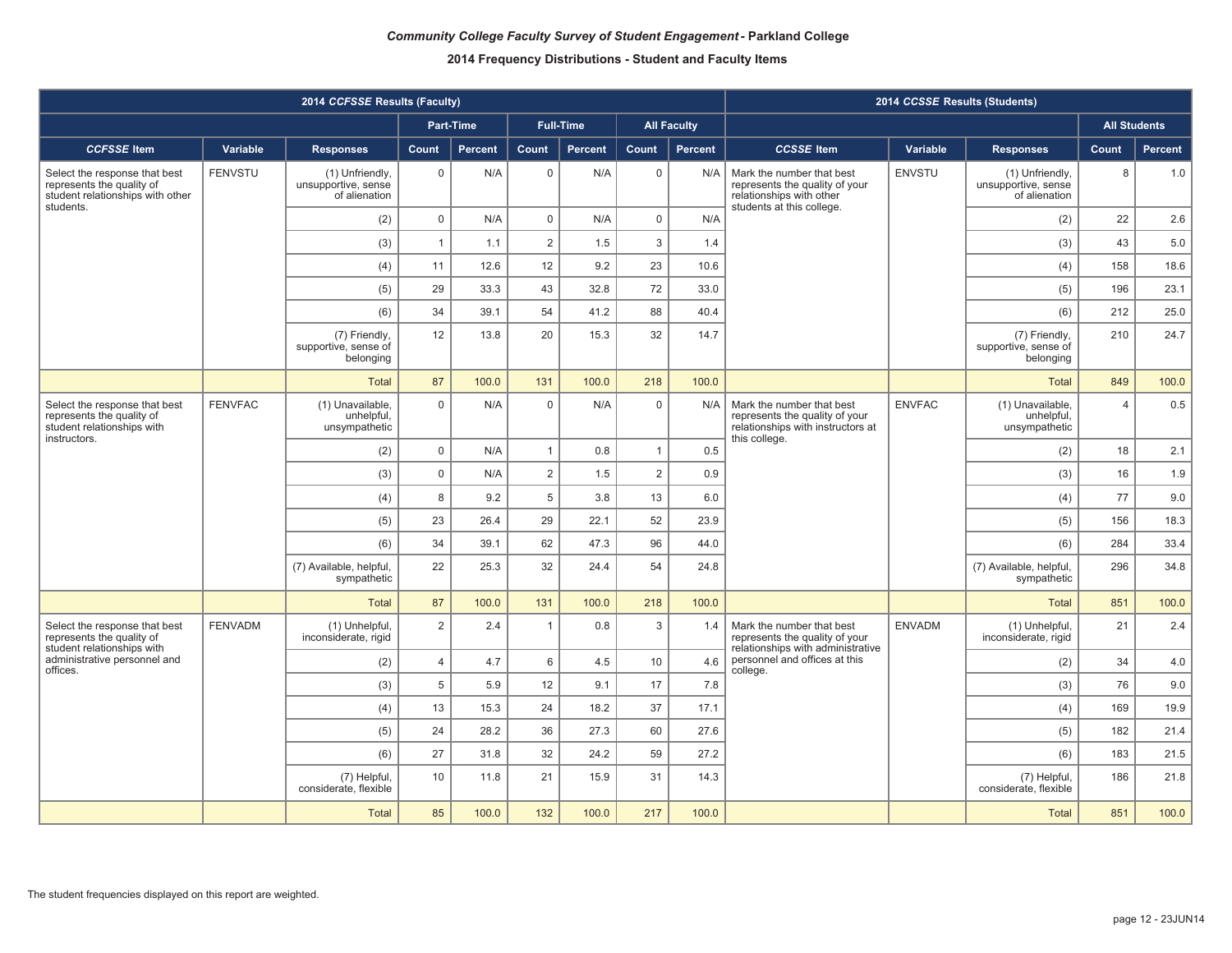|                                                                                 |                  | 2014 CCFSSE Results (Faculty) | 2014 CCSSE Results (Students) |                  |             |                  |                |                    |                                                                |                |                  |                     |         |
|---------------------------------------------------------------------------------|------------------|-------------------------------|-------------------------------|------------------|-------------|------------------|----------------|--------------------|----------------------------------------------------------------|----------------|------------------|---------------------|---------|
|                                                                                 |                  |                               |                               | <b>Part-Time</b> |             | <b>Full-Time</b> |                | <b>All Faculty</b> |                                                                |                |                  | <b>All Students</b> |         |
| <b>CCFSSE Item</b>                                                              | Variable         | <b>Responses</b>              | <b>Count</b>                  | Percent          | Count       | Percent          | Count          | Percent            | <b>CCSSE</b> Item                                              | Variable       | <b>Responses</b> | Count               | Percent |
| To what extent do students'<br>experiences in your selected                     | <b>FGNGENLED</b> | None                          | $\mathbf 0$                   | N/A              | $\mathbf 0$ | N/A              | $\mathbf 0$    | N/A                | How much has your experience<br>at this college contributed to | GNGENLED       |                  |                     |         |
| course section contribute to<br>their knowledge, skills, and                    |                  | Very little                   | $\mathbf{1}$                  | 1.2              | 11          | 8.3              | 12             | 5.6                | your knowledge, skills, and<br>personal development in         |                | Very little      | 46                  | 5.4     |
| personal development in<br>acquiring a broad general                            |                  | Some                          | 17                            | 20.5             | 27          | 20.5             | 44             | 20.5               | acquiring a broad general<br>education?                        |                | Some             | 203                 | 23.9    |
| education?                                                                      |                  | Quite a bit                   | 36                            | 43.4             | 56          | 42.4             | 92             | 42.8               |                                                                |                | Quite a bit      | 351                 | 41.4    |
|                                                                                 |                  | Very much                     | 29                            | 34.9             | 38          | 28.8             | 67             | 31.2               |                                                                |                | Very much        | 249                 | 29.4    |
|                                                                                 |                  | <b>Total</b>                  | 83                            | 100.0            | 132         | 100.0            | 215            | 100.0              |                                                                |                | <b>Total</b>     | 849                 | 100.0   |
| To what extent do students'<br>experiences in your selected                     | <b>FGNWORK</b>   | None                          | $\mathbf{1}$                  | 1.2              | $\mathbf 0$ | N/A              | $\overline{1}$ | 0.5                | How much has your experience<br>at this college contributed to | <b>GNWORK</b>  |                  |                     |         |
| course section contribute to<br>their knowledge, skills, and                    |                  | Very little                   | 2                             | 2.5              | 8           | 6.1              | 10             | 4.7                | your knowledge, skills, and<br>personal development in         |                | Very little      | 130                 | 15.5    |
| personal development in<br>acquiring job- or work-related                       |                  | Some                          | 15                            | 18.5             | 29          | 22.0             | 44             | 20.7               | acquiring job- or work-related<br>knowledge and skills?        |                | Some             | 250                 | 29.8    |
| knowledge and skills?                                                           |                  | Quite a bit                   | 27                            | 33.3             | 33          | 25.0             | 60             | 28.2               |                                                                |                | Quite a bit      | 260                 | 31.0    |
|                                                                                 |                  | Very much                     | 36                            | 44.4             | 62          | 47.0             | 98             | 46.0               |                                                                |                | Very much        | 198                 | 23.6    |
|                                                                                 |                  | <b>Total</b>                  | 81                            | 100.0            | 132         | 100.0            | 213            | 100.0              |                                                                |                | <b>Total</b>     | 839                 | 100.0   |
| To what extent do students'<br>experiences in your selected                     | <b>FGNWRITE</b>  | None                          | $\mathbf{1}$                  | 1.2              | 8           | 6.1              | 9              | 4.2                | How much has your experience<br>at this college contributed to | <b>GNWRITE</b> |                  |                     |         |
| course section contribute to<br>their knowledge, skills, and                    |                  | Very little                   | 9                             | 10.8             | 18          | 13.6             | 27             | 12.6               | your knowledge, skills, and<br>personal development in writing |                | Very little      | 103                 | 12.2    |
| personal development in writing<br>clearly and effectively?                     |                  | Some                          | 24                            | 28.9             | 36          | 27.3             | 60             | 27.9               | clearly and effectively?                                       |                | Some             | 228                 | 26.8    |
|                                                                                 |                  | Quite a bit                   | 25                            | 30.1             | 37          | 28.0             | 62             | 28.8               |                                                                |                | Quite a bit      | 319                 | 37.6    |
|                                                                                 |                  | Very much                     | 24                            | 28.9             | 33          | 25.0             | 57             | 26.5               |                                                                |                | Very much        | 198                 | 23.4    |
|                                                                                 |                  | <b>Total</b>                  | 83                            | 100.0            | 132         | 100.0            | 215            | 100.0              |                                                                |                | <b>Total</b>     | 849                 | 100.0   |
| To what extent do students'<br>experiences in your selected                     | <b>FGNSPEAK</b>  | None                          | 2                             | 2.4              | 6           | 4.5              | 8              | 3.7                | How much has your experience<br>at this college contributed to | <b>GNSPEAK</b> |                  |                     |         |
| course section contribute to                                                    |                  | Very little                   | 9                             | 10.8             | 21          | 15.9             | 30             | 14.0               | your knowledge, skills, and<br>personal development in         |                | Very little      | 123                 | 14.5    |
| their knowledge, skills, and<br>personal development in<br>speaking clearly and |                  | Some                          | 32                            | 38.6             | 48          | 36.4             | 80             | 37.2               | speaking clearly and<br>effectively?                           |                | Some             | 245                 | 28.9    |
| effectively?                                                                    |                  | Quite a bit                   | 20                            | 24.1             | 34          | 25.8             | 54             | 25.1               |                                                                |                | Quite a bit      | 330                 | 38.9    |
|                                                                                 |                  | Very much                     | 20                            | 24.1             | 23          | 17.4             | 43             | 20.0               |                                                                |                | Very much        | 150                 | 17.7    |
|                                                                                 |                  | <b>Total</b>                  | 83                            | 100.0            | 132         | 100.0            | 215            | 100.0              |                                                                |                | Total            | 848                 | 100.0   |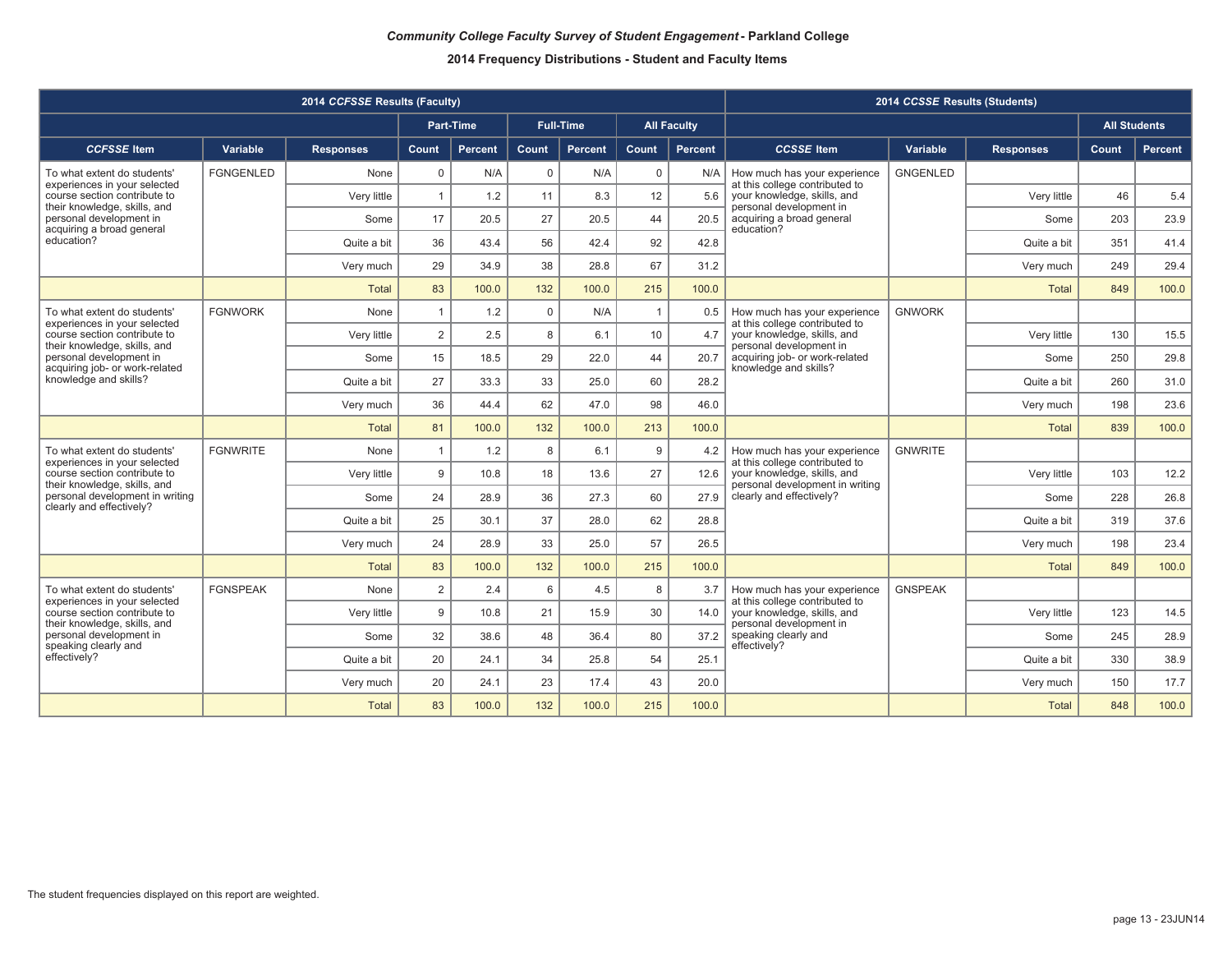|                                                                                             |                  | 2014 CCFSSE Results (Faculty) | 2014 CCSSE Results (Students) |                  |                |                  |                |                    |                                                                |                 |                  |                     |                |
|---------------------------------------------------------------------------------------------|------------------|-------------------------------|-------------------------------|------------------|----------------|------------------|----------------|--------------------|----------------------------------------------------------------|-----------------|------------------|---------------------|----------------|
|                                                                                             |                  |                               |                               | <b>Part-Time</b> |                | <b>Full-Time</b> |                | <b>All Faculty</b> |                                                                |                 |                  | <b>All Students</b> |                |
| <b>CCFSSE Item</b>                                                                          | Variable         | <b>Responses</b>              | <b>Count</b>                  | <b>Percent</b>   | Count          | Percent          | <b>Count</b>   | <b>Percent</b>     | <b>CCSSE</b> Item                                              | Variable        | <b>Responses</b> | Count               | <b>Percent</b> |
| To what extent do students'<br>experiences in your selected                                 | <b>FGNANALY</b>  | None                          | $\mathbf 0$                   | N/A              | $\mathbf 0$    | N/A              | $\mathbf 0$    | N/A                | How much has your experience<br>at this college contributed to | <b>GNANALY</b>  |                  |                     |                |
| course section contribute to<br>their knowledge, skills, and                                |                  | Very little                   | $\mathbf{1}$                  | 1.2              | 5              | 3.8              | 6              | 2.8                | your knowledge, skills, and<br>personal development in         |                 | Very little      | 52                  | 6.1            |
| personal development in<br>thinking critically and                                          |                  | Some                          | 10                            | 12.0             | 12             | 9.1              | 22             | 10.2               | thinking critically and<br>analytically?                       |                 | Some             | 182                 | 21.5           |
| analytically?                                                                               |                  | Quite a bit                   | 30                            | 36.1             | 49             | 37.1             | 79             | 36.7               |                                                                |                 | Quite a bit      | 380                 | 44.7           |
|                                                                                             |                  | Very much                     | 42                            | 50.6             | 66             | 50.0             | 108            | 50.2               |                                                                |                 | Very much        | 235                 | 27.7           |
|                                                                                             |                  | <b>Total</b>                  | 83                            | 100.0            | 132            | 100.0            | 215            | 100.0              |                                                                |                 | <b>Total</b>     | 850                 | 100.0          |
| To what extent do students'<br>experiences in your selected                                 | <b>FGNSOLVE</b>  | None                          | 22                            | 26.5             | 30             | 23.3             | 52             | 24.5               | How much has your experience<br>at this college contributed to | <b>GNSOLVE</b>  |                  |                     |                |
| course section contribute to<br>their knowledge, skills, and                                |                  | Very little                   | 14                            | 16.9             | 36             | 27.9             | 50             | 23.6               | your knowledge, skills, and<br>personal development in         |                 | Very little      | 133                 | 15.7           |
| personal development in<br>solving numerical problems?                                      |                  | Some                          | 16                            | 19.3             | 24             | 18.6             | 40             | 18.9               | solving numerical problems?                                    |                 | Some             | 278                 | 32.9           |
|                                                                                             |                  | Quite a bit                   | 12                            | 14.5             | 18             | 14.0             | 30             | 14.2               |                                                                |                 | Quite a bit      | 251                 | 29.7           |
|                                                                                             |                  | Very much                     | 19                            | 22.9             | 21             | 16.3             | 40             | 18.9               |                                                                |                 | Very much        | 184                 | 21.7           |
|                                                                                             |                  | <b>Total</b>                  | 83                            | 100.0            | 129            | 100.0            | 212            | 100.0              |                                                                |                 | <b>Total</b>     | 846                 | 100.0          |
| To what extent do students'<br>experiences in your selected                                 | <b>FGNCMPTS</b>  | None                          | 3                             | 3.6              | 2              | 1.5              | 5              | 2.3                | How much has your experience<br>at this college contributed to | <b>GNCMPTS</b>  |                  |                     |                |
| course section contribute to<br>their knowledge, skills, and                                |                  | Very little                   | 8                             | 9.6              | 13             | 9.8              | 21             | 9.8                | your knowledge, skills, and<br>personal development in using   |                 | Very little      | 81                  | 9.6            |
| personal development in using<br>computing and information                                  |                  | Some                          | 21                            | 25.3             | 39             | 29.5             | 60             | 27.9               | computing and information<br>technology?                       |                 | Some             | 233                 | 27.6           |
| technology?                                                                                 |                  | Quite a bit                   | 21                            | 25.3             | 30             | 22.7             | 51             | 23.7               |                                                                |                 | Quite a bit      | 269                 | 31.9           |
|                                                                                             |                  | Very much                     | 30                            | 36.1             | 48             | 36.4             | 78             | 36.3               |                                                                |                 | Very much        | 262                 | 31.0           |
|                                                                                             |                  | <b>Total</b>                  | 83                            | 100.0            | 132            | 100.0            | 215            | 100.0              |                                                                |                 | <b>Total</b>     | 846                 | 100.0          |
| To what extent do students'<br>experiences in your selected                                 | <b>FGNOTHERS</b> | None                          | $\mathbf 0$                   | N/A              | $\overline{2}$ | 1.5              | $\overline{2}$ | 0.9                | How much has your experience<br>at this college contributed to | <b>GNOTHERS</b> |                  |                     |                |
| course section contribute to                                                                |                  | Very little                   | 6                             | 7.2              | 11             | 8.3              | 17             | 7.9                | your knowledge, skills, and<br>personal development in         |                 | Very little      | 90                  | 10.6           |
| their knowledge, skills, and<br>personal development in<br>working effectively with others? |                  | Some                          | 22                            | 26.5             | 29             | 22.0             | 51             | 23.7               | working effectively with others?                               |                 | Some             | 235                 | 27.6           |
|                                                                                             |                  | Quite a bit                   | 28                            | 33.7             | 41             | 31.1             | 69             | 32.1               |                                                                |                 | Quite a bit      | 317                 | 37.3           |
|                                                                                             |                  | Very much                     | 27                            | 32.5             | 49             | 37.1             | 76             | 35.3               |                                                                |                 | Very much        | 208                 | 24.4           |
| <b>Total</b>                                                                                |                  |                               | 83                            | 100.0            | 132            | 100.0            | 215            | 100.0              |                                                                |                 | Total            | 850                 | 100.0          |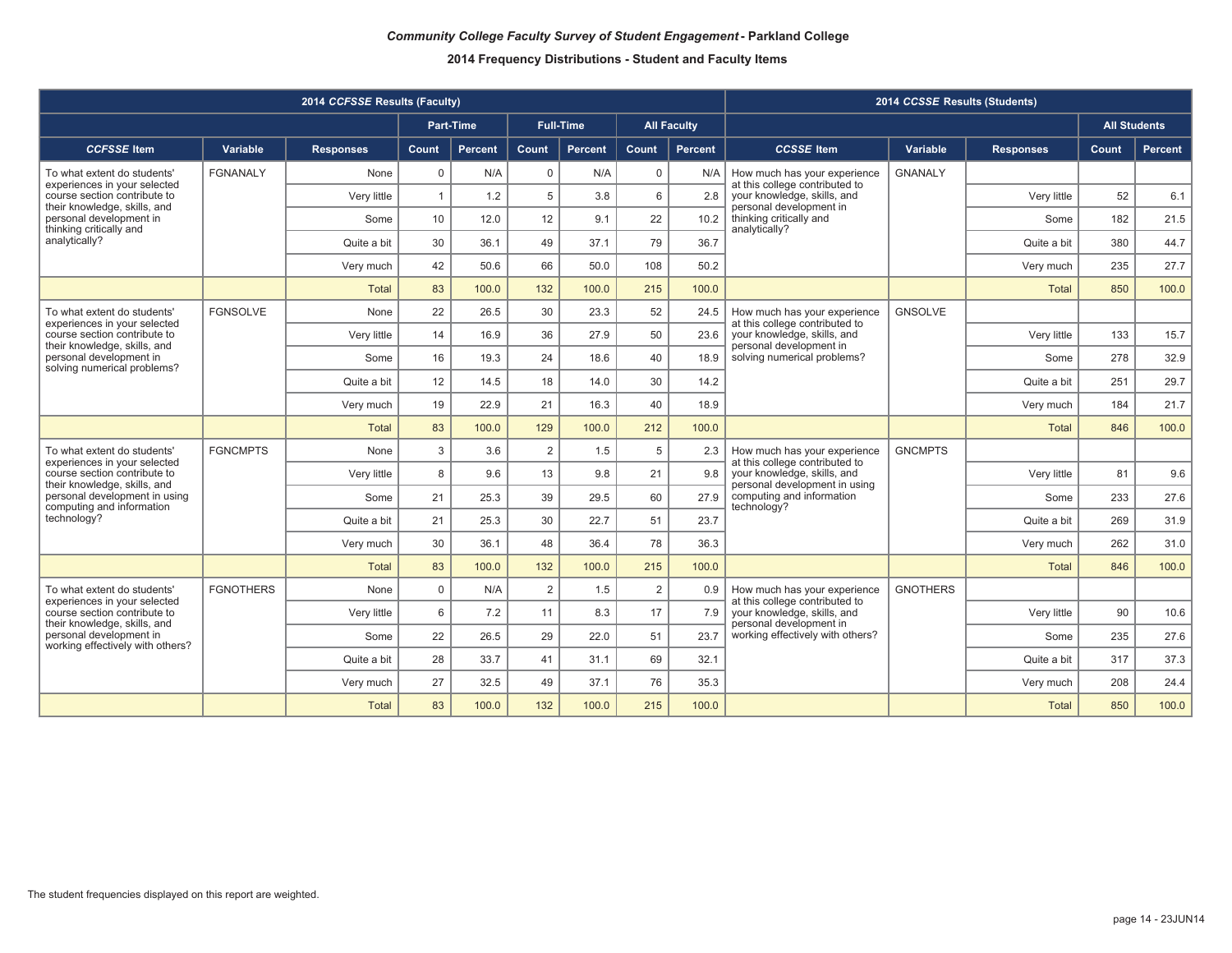|                                                              |                  | 2014 CCFSSE Results (Faculty) | 2014 CCSSE Results (Students)          |                                                     |                |                  |             |                    |                                                                 |                 |                  |                     |                |
|--------------------------------------------------------------|------------------|-------------------------------|----------------------------------------|-----------------------------------------------------|----------------|------------------|-------------|--------------------|-----------------------------------------------------------------|-----------------|------------------|---------------------|----------------|
|                                                              |                  |                               |                                        | Part-Time                                           |                | <b>Full-Time</b> |             | <b>All Faculty</b> |                                                                 |                 |                  | <b>All Students</b> |                |
| <b>CCFSSE</b> Item                                           | Variable         | <b>Responses</b>              | Count                                  | Percent                                             | Count          | Percent          | Count       | <b>Percent</b>     | <b>CCSSE</b> Item                                               | Variable        | <b>Responses</b> | Count               | <b>Percent</b> |
| To what extent do students'<br>experiences in your selected  | <b>FGNINQ</b>    | None                          | $\mathbf 0$                            | N/A                                                 | $\Omega$       | N/A              | $\mathbf 0$ | N/A                | How much has your experience<br>at this college contributed to  | <b>GNINQ</b>    |                  |                     |                |
| course section contribute to<br>their knowledge, skills, and |                  | Very little                   | $\mathbf{1}$                           | 1.2                                                 | $\overline{2}$ | 1.5              | 3           | 1.4                | your knowledge, skills, and<br>personal development in          |                 | Very little      | 65                  | 7.6            |
| personal development in<br>learning effectively on their     |                  | Some                          | 12                                     | 14.5                                                | 24             | 18.2             | 36          | 16.7               | learning effectively on your<br>own?                            |                 | Some             | 199                 | 23.4           |
| own?                                                         |                  | Quite a bit                   | 42                                     | 50.6                                                | 55             | 41.7             | 97          | 45.1               |                                                                 |                 | Quite a bit      | 331                 | 38.8           |
|                                                              |                  | Very much                     | 28                                     | 33.7                                                | 51             | 38.6             | 79          | 36.7               |                                                                 |                 | Very much        | 257                 | 30.1           |
|                                                              |                  | <b>Total</b>                  | 83                                     | 100.0                                               | 132            | 100.0            | 215         | 100.0              |                                                                 |                 | <b>Total</b>     | 852                 | 100.0          |
| To what extent do students'<br>experiences in your selected  | <b>FGNSELF</b>   | None                          | $\overline{2}$                         | 2.4                                                 | 6              | 4.5              | 8           | 3.7                | How much has your experience<br>at this college contributed to  | <b>GNSELF</b>   |                  |                     |                |
| course section contribute to<br>their knowledge, skills, and |                  | Very little                   | 3                                      | 3.6                                                 | 18             | 13.6             | 21          | 9.8                | your knowledge, skills, and<br>personal development in          |                 | Very little      | 155                 | 18.3           |
| personal development in<br>understanding themselves?         |                  | Some                          | 27                                     | 32.5                                                | 39             | 29.5             | 66          | 30.7               | understanding yourself?                                         |                 | Some             | 228                 | 26.9           |
|                                                              | Quite a bit      | 34                            | 41.0                                   | 38                                                  | 28.8           | 72               | 33.5        |                    |                                                                 | Quite a bit     | 260              | 30.6                |                |
|                                                              |                  | Very much                     | 17                                     | 20.5                                                | 31             | 23.5             | 48          | 22.3               |                                                                 |                 | Very much        | 205                 | 24.2           |
|                                                              |                  | <b>Total</b>                  | 83                                     | 100.0                                               | 132            | 100.0            | 215         | 100.0              |                                                                 |                 | <b>Total</b>     | 849                 | 100.0          |
| To what extent do students'<br>experiences in your selected  | <b>FGNDIVERS</b> | None                          | 5                                      | 6.1                                                 | 17             | 12.9             | 22          | 10.3               | How much has your experience<br>at this college contributed to  | <b>GNDIVERS</b> |                  |                     |                |
| course section contribute to<br>their knowledge, skills, and |                  | Very little                   | 11                                     | 13.4                                                | 23             | 17.4             | 34          | 15.9               | your knowledge, skills, and<br>personal development in          |                 | Very little      | 168                 | 19.8           |
| personal development in<br>understanding people of other     |                  | Some                          | 26                                     | 31.7                                                | 26             | 19.7             | 52          | 24.3               | understanding people of other<br>racial and ethnic backgrounds? |                 | Some             | 285                 | 33.7           |
| racial and ethnic backgrounds?                               |                  | Quite a bit                   | 23                                     | 28.0                                                | 35             | 26.5             | 58          | 27.1               |                                                                 |                 | Quite a bit      | 241                 | 28.5           |
|                                                              |                  | Very much                     | 17                                     | 20.7                                                | 31             | 23.5             | 48          | 22.4               |                                                                 |                 | Very much        | 152                 | 17.9           |
|                                                              |                  | <b>Total</b>                  | 82                                     | 100.0                                               | 132            | 100.0            | 214         | 100.0              |                                                                 |                 | <b>Total</b>     | 846                 | 100.0          |
| To what extent do students'<br>experiences in your selected  | <b>FGNETHICS</b> | None                          | 5                                      | 6.0                                                 | 3              | 2.3              | 8           | 3.7                | How much has your experience<br>at this college contributed to  | <b>GNETHICS</b> |                  |                     |                |
| course section contribute to                                 |                  | Very little                   | $\overline{4}$                         | 4.8                                                 | 20             | 15.2             | 24          | 11.2               | your knowledge, skills, and<br>personal development in          |                 | Very little      | 187                 | 22.2           |
| their knowledge, skills, and<br>personal development in      |                  | Some                          | 32<br>44<br>76<br>38.6<br>33.3<br>35.3 | developing a personal code of<br>values and ethics? |                | Some             | 265         | 31.4               |                                                                 |                 |                  |                     |                |
| developing a personal code of<br>values and ethics?          |                  | Quite a bit                   | 27                                     | 32.5                                                | 33             | 25.0             | 60          | 27.9               |                                                                 |                 | Quite a bit      | 230                 | 27.2           |
|                                                              |                  | Very much                     | 15                                     | 18.1                                                | 32             | 24.2             | 47          | 21.9               |                                                                 |                 | Very much        | 163                 | 19.3           |
|                                                              |                  | <b>Total</b>                  | 83                                     | 100.0                                               | 132            | 100.0            | 215         | 100.0              |                                                                 |                 | <b>Total</b>     | 846                 | 100.0          |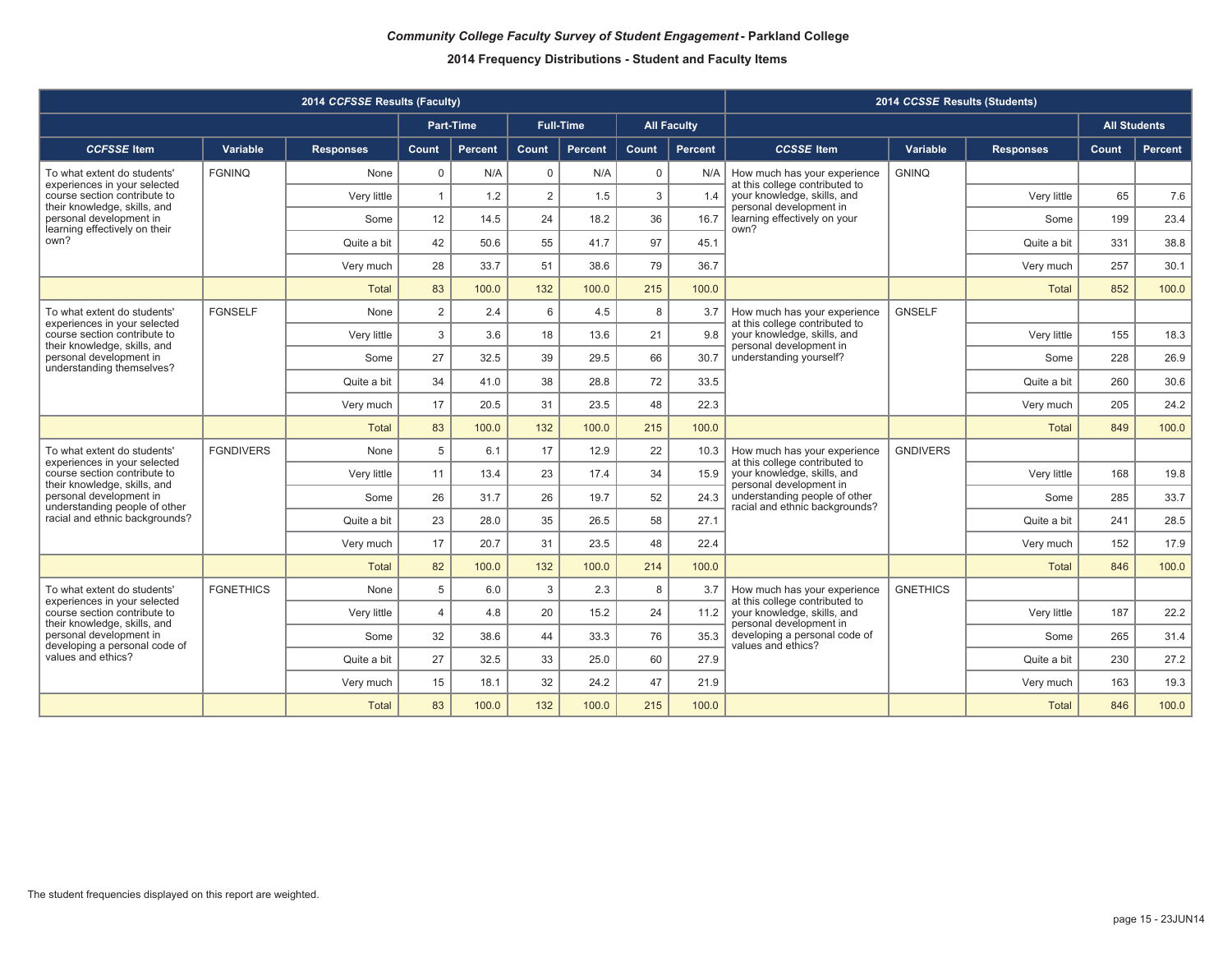|                                                                                           | 2014 CCSSE Results (Students) |                  |                |                  |                |                  |                 |                    |                                                                              |                 |                  |       |                     |
|-------------------------------------------------------------------------------------------|-------------------------------|------------------|----------------|------------------|----------------|------------------|-----------------|--------------------|------------------------------------------------------------------------------|-----------------|------------------|-------|---------------------|
|                                                                                           |                               |                  |                | <b>Part-Time</b> |                | <b>Full-Time</b> |                 | <b>All Faculty</b> |                                                                              |                 |                  |       | <b>All Students</b> |
| <b>CCFSSE</b> Item                                                                        | Variable                      | <b>Responses</b> | Count          | <b>Percent</b>   | Count          | <b>Percent</b>   | Count           | <b>Percent</b>     | <b>CCSSE</b> Item                                                            | Variable        | <b>Responses</b> | Count | <b>Percent</b>      |
| To what extent do students'                                                               | <b>FGNCOMMUN</b>              | None             | $\overline{7}$ | 8.5              | 17             | 12.9             | 24              | 11.2               | How much has your experience                                                 | <b>GNCOMMUN</b> |                  |       |                     |
| experiences in your selected<br>course section contribute to                              |                               | Very little      | 20             | 24.4             | 33             | 25.0             | 53              | 24.8               | at this college contributed to<br>your knowledge, skills, and                |                 | Very little      | 303   | 35.9                |
| their knowledge, skills, and<br>personal development in<br>contributing to the welfare of |                               | Some             | 33             | 40.2             | 42             | 31.8             | 75              | 35.0               | personal development in<br>contributing to the welfare of<br>your community? |                 | Some             | 298   | 35.4                |
| their community?                                                                          |                               | Quite a bit      | 16             | 19.5             | 24             | 18.2             | 40              | 18.7               |                                                                              |                 | Quite a bit      | 144   | 17.0                |
|                                                                                           |                               | Very much        | 6              | 7.3              | 16             | 12.1             | 22              | 10.3               |                                                                              |                 | Very much        | 98    | 11.7                |
|                                                                                           |                               | <b>Total</b>     | 82             | 100.0            | 132            | 100.0            | 214             | 100.0              |                                                                              |                 | <b>Total</b>     | 843   | 100.0               |
| To what extent do students'<br>experiences in your selected                               | <b>FCARGOAL</b>               | None             | 4              | 4.8              | $\overline{4}$ | 3.1              | 8               | 3.8                | How much has your experience<br>at this college contributed to               | CARGOAL         |                  |       |                     |
| course section contribute to<br>their knowledge, skills, and                              |                               | Very little      | 6              | 7.2              | 19             | 14.6             | 25              | 11.7               | your knowledge, skills, and<br>personal development in                       |                 | Verv little      | 130   | 15.3                |
| personal development in<br>developing clearer career                                      |                               | Some             | 34             | 41.0             | 48             | 36.9             | 82              | 38.5               | developing clearer career<br>qoals?                                          |                 | Some             | 221   | 26.1                |
| goals?                                                                                    |                               | Quite a bit      | 26             | 31.3             | 31             | 23.8             | 57              | 26.8               |                                                                              |                 | Quite a bit      | 272   | 32.0                |
|                                                                                           |                               | Very much        | 13             | 15.7             | 28             | 21.5             | 41              | 19.2               |                                                                              |                 | Very much        | 226   | 26.6                |
|                                                                                           |                               | <b>Total</b>     | 83             | 100.0            | 130            | 100.0            | 213             | 100.0              |                                                                              |                 | Total            | 849   | 100.0               |
| To what extent do students'<br>experiences in your selected                               | <b>FGAINCAR</b>               | None             | 8              | 9.6              | 10             | 7.7              | 18              | 8.5                | How much has your experience<br>at this college contributed to               | <b>GAINCAR</b>  |                  |       |                     |
| course section contribute to<br>their knowledge, skills, and                              |                               | Very little      | 16             | 19.3             | 29             | 22.3             | 45              | 21.1               | your knowledge, skills, and<br>personal development in                       |                 | Very little      | 140   | 16.6                |
| personal development in<br>gaining information about                                      |                               | Some             | 30             | 36.1             | 37             | 28.5             | 67              | 31.5               | gaining information about<br>career opportunities?                           |                 | Some             | 273   | 32.4                |
| career opportunities?                                                                     |                               | Quite a bit      | 19             | 22.9             | 32             | 24.6             | 51              | 23.9               |                                                                              |                 | Quite a bit      | 224   | 26.6                |
|                                                                                           |                               | Very much        | 10             | 12.0             | 22             | 16.9             | 32              | 15.0               |                                                                              |                 | Very much        | 207   | 24.5                |
|                                                                                           |                               | <b>Total</b>     | 83             | 100.0            | 130            | 100.0            | 213             | 100.0              |                                                                              |                 | <b>Total</b>     | 845   | 100.0               |
| How often do you refer students<br>to academic advising/planning?                         | <b>FUSEACAD</b>               | N.A.             | $\overline{2}$ | 2.5              | 3              | 2.3              | $5\phantom{.0}$ | 2.4                | How often do you use academic<br>advising/planning at this                   | <b>USEACAD</b>  | Don't know/N.A   | 53    | 6.3                 |
|                                                                                           |                               | Rarely/Never     | 19             | 23.5             | 23             | 17.8             | 42              | 20.0               | college?                                                                     |                 | Rarely/Never     | 242   | 28.7                |
|                                                                                           |                               | Sometimes        | 42             | 51.9             | 59             | 45.7             | 101             | 48.1               |                                                                              |                 | Sometimes        | 421   | 50.0                |
|                                                                                           |                               | Often            | 18             | 22.2             | 44             | 34.1             | 62              | 29.5               |                                                                              |                 | Often            | 126   | 15.0                |
|                                                                                           |                               | <b>Total</b>     | 81             | 100.0            | 129            | 100.0            | 210             | 100.0              |                                                                              |                 | <b>Total</b>     | 842   | 100.0               |
| How often do you refer students<br>to career counseling?                                  | <b>FUSECACOU</b>              | N.A.             | 8              | 9.9              | 6              | 4.7              | 14              | 6.7                | How often do you use career<br>counseling at this college?                   | <b>USECACOU</b> | Don't know/N.A   | 170   | 20.3                |
|                                                                                           |                               | Rarely/Never     | 37             | 45.7             | 43             | 33.3             | 80              | 38.1               |                                                                              |                 | Rarely/Never     | 451   | 53.8                |
|                                                                                           |                               | Sometimes        | 31             | 38.3             | 59             | 45.7             | 90              | 42.9               |                                                                              |                 | Sometimes        | 158   | 18.8                |
|                                                                                           |                               | Often            | 5              | 6.2              | 21             | 16.3             | 26              | 12.4               |                                                                              |                 | Often            | 59    | 7.1                 |
|                                                                                           |                               | <b>Total</b>     | 81             | 100.0            | 129            | 100.0            | 210             | 100.0              |                                                                              |                 | <b>Total</b>     | 839   | 100.0               |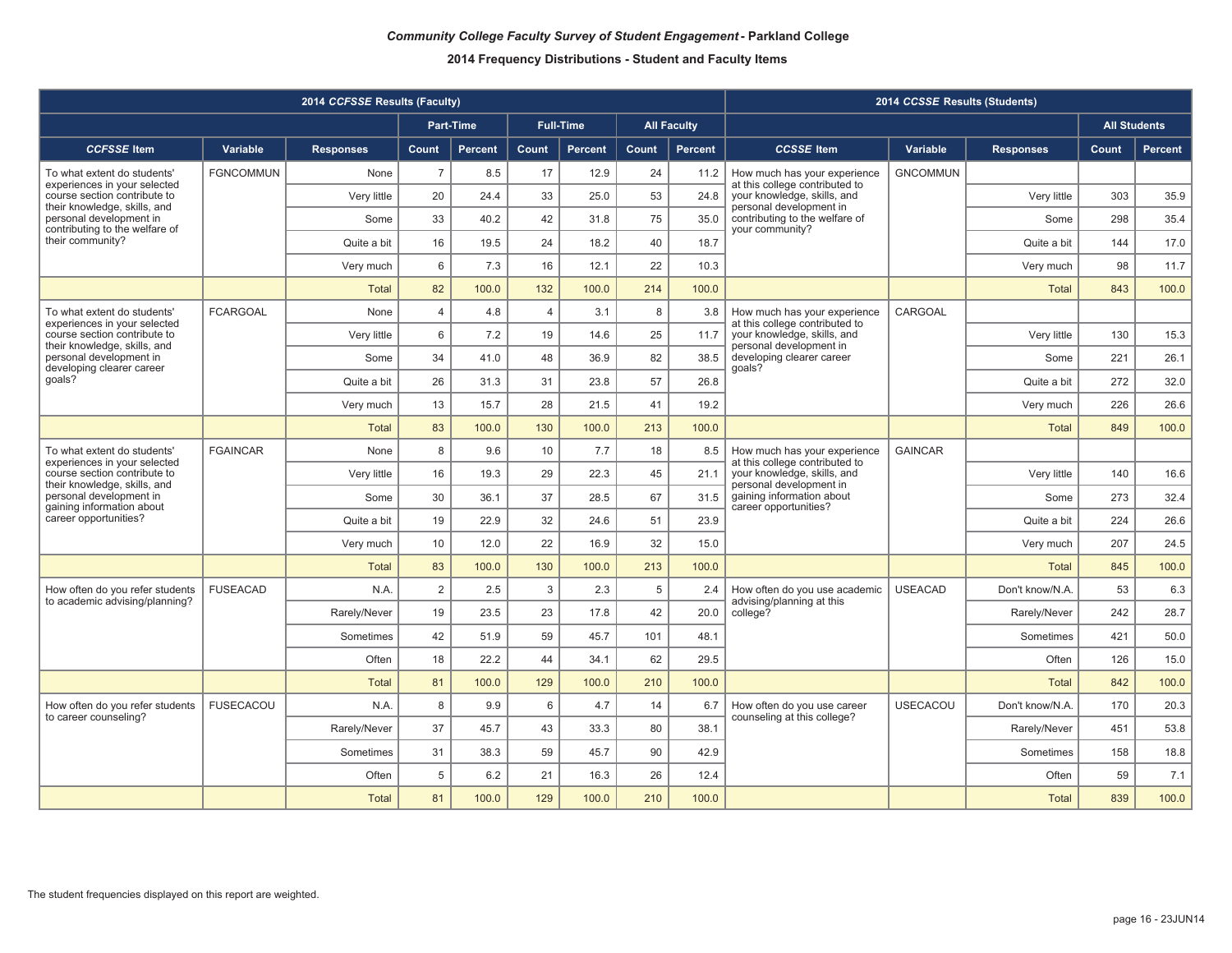|                                                               |                  | 2014 CCFSSE Results (Faculty) | 2014 CCSSE Results (Students) |                  |                |                  |                |                    |                                                                                               |                 |                  |                     |         |
|---------------------------------------------------------------|------------------|-------------------------------|-------------------------------|------------------|----------------|------------------|----------------|--------------------|-----------------------------------------------------------------------------------------------|-----------------|------------------|---------------------|---------|
|                                                               |                  |                               |                               | <b>Part-Time</b> |                | <b>Full-Time</b> |                | <b>All Faculty</b> |                                                                                               |                 |                  | <b>All Students</b> |         |
| <b>CCFSSE</b> Item                                            | Variable         | <b>Responses</b>              | Count                         | <b>Percent</b>   | Count          | <b>Percent</b>   | Count          | Percent            | <b>CCSSE</b> Item                                                                             | Variable        | <b>Responses</b> | Count               | Percent |
| How often do you refer students                               | <b>FUSEJOBPL</b> | N.A.                          | 9                             | 11.4             | 12             | 9.3              | 21             | 10.1               | How often do you use job                                                                      | <b>USEJOBPL</b> | Don't know/N.A.  | 329                 | 39.5    |
| to job placement assistance?                                  |                  | Rarely/Never                  | 45                            | 57.0             | 73             | 56.6             | 118            | 56.7               | placement assistance at this<br>college?                                                      |                 | Rarely/Never     | 401                 | 48.2    |
|                                                               |                  | Sometimes                     | 21                            | 26.6             | 34             | 26.4             | 55             | 26.4               |                                                                                               |                 | Sometimes        | 71                  | 8.5     |
|                                                               |                  | Often                         | $\overline{4}$                | 5.1              | 10             | 7.8              | 14             | 6.7                |                                                                                               |                 | Often            | 31                  | 3.7     |
|                                                               |                  | <b>Total</b>                  | 79                            | 100.0            | 129            | 100.0            | 208            | 100.0              |                                                                                               |                 | <b>Total</b>     | 832                 | 100.0   |
| How often do you refer students<br>to peer or other tutoring? | <b>FUSETUTOR</b> | N.A.                          | 6                             | 7.4              | 3              | 2.3              | 9              | 4.3                | How often do you use peer or<br>other tutoring at this college?                               | <b>USETUTOR</b> | Don't know/N.A.  | 228                 | 27.5    |
|                                                               |                  | Rarely/Never                  | 17                            | 21.0             | 24             | 18.8             | 41             | 19.6               |                                                                                               |                 | Rarely/Never     | 385                 | 46.4    |
|                                                               |                  | Sometimes                     | 38                            | 46.9             | 61             | 47.7             | 99             | 47.4               |                                                                                               |                 | Sometimes        | 146                 | 17.6    |
|                                                               |                  | Often                         | 20                            | 24.7             | 40             | 31.3             | 60             | 28.7               |                                                                                               |                 | Often            | 70                  | 8.5     |
|                                                               |                  | <b>Total</b>                  | 81                            | 100.0            | 128            | 100.0            | 209            | 100.0              |                                                                                               |                 | <b>Total</b>     | 829                 | 100.0   |
| How often do you refer students                               | <b>FUSELAB</b>   | N.A                           | 5                             | 6.2              | 5              | 3.9              | 10             | 4.8                | How often do you use skills labs<br>(writing, math, etc.) at this<br>20.5<br>college?<br>42.4 | <b>USELAB</b>   | Don't know/N.A.  | 204                 | 24.5    |
| to skill labs (writing, math, etc.)?                          |                  | Rarely/Never                  | 18                            | 22.2             | 25             | 19.4             | 43             |                    |                                                                                               |                 | Rarely/Never     | 351                 | 42.1    |
|                                                               |                  | Sometimes                     | 36                            | 44.4             | 53             | 41.1             | 89             |                    |                                                                                               |                 | Sometimes        | 165                 | 19.8    |
|                                                               |                  | Often                         | 22                            | 27.2             | 46             | 35.7             | 68             | 32.4               |                                                                                               |                 | Often            | 114                 | 13.6    |
|                                                               |                  | <b>Total</b>                  | 81                            | 100.0            | 129            | 100.0            | 210            | 100.0              |                                                                                               |                 | <b>Total</b>     | 833                 | 100.0   |
| How often do you refer students                               | <b>FUSECHLD</b>  | N.A                           | 19                            | 23.8             | 18             | 14.1             | 37             | 17.8               | How often do you use child care                                                               | <b>USECHLD</b>  | Don't know/N.A.  | 459                 | 55.9    |
| to child care?                                                |                  | Rarely/Never                  | 51                            | 63.8             | 96             | 75.0             | 147            | 70.7               | at this college?                                                                              |                 | Rarely/Never     | 327                 | 39.8    |
|                                                               |                  | Sometimes                     | 10                            | 12.5             | 13             | 10.2             | 23             | 11.1               |                                                                                               |                 | Sometimes        | 13                  | 1.5     |
|                                                               |                  | Often                         | $\mathbf 0$                   | N/A              | $\overline{1}$ | 0.8              | $\overline{1}$ | 0.5                |                                                                                               |                 | Often            | 23                  | 2.7     |
|                                                               |                  | <b>Total</b>                  | 80                            | 100.0            | 128            | 100.0            | 208            | 100.0              |                                                                                               |                 | <b>Total</b>     | 822                 | 100.0   |
| How often do you refer students                               | <b>FUSEFAADV</b> | N.A                           | 10                            | 12.3             | 5              | 3.9              | 15             | 7.1                | How often do you use financial                                                                | <b>USEFAADV</b> | Don't know/N.A.  | 185                 | 22.3    |
| to financial aid advising?                                    |                  | Rarely/Never                  | 27                            | 33.3             | 30             | 23.3             | 57             | 27.1               | aid advising at this college?                                                                 |                 | Rarely/Never     | 273                 | 32.9    |
|                                                               |                  | Sometimes                     | 36                            | 44.4             | 70             | 54.3             | 106            | 50.5               |                                                                                               |                 | Sometimes        | 213                 | 25.6    |
|                                                               |                  | Often                         | 8                             | 9.9              | 24             | 18.6             | 32             | 15.2               |                                                                                               |                 | Often            | 159                 | 19.2    |
|                                                               |                  | <b>Total</b>                  | 81                            | 100.0            | 129            | 100.0            | 210            | 100.0              |                                                                                               |                 | <b>Total</b>     | 830                 | 100.0   |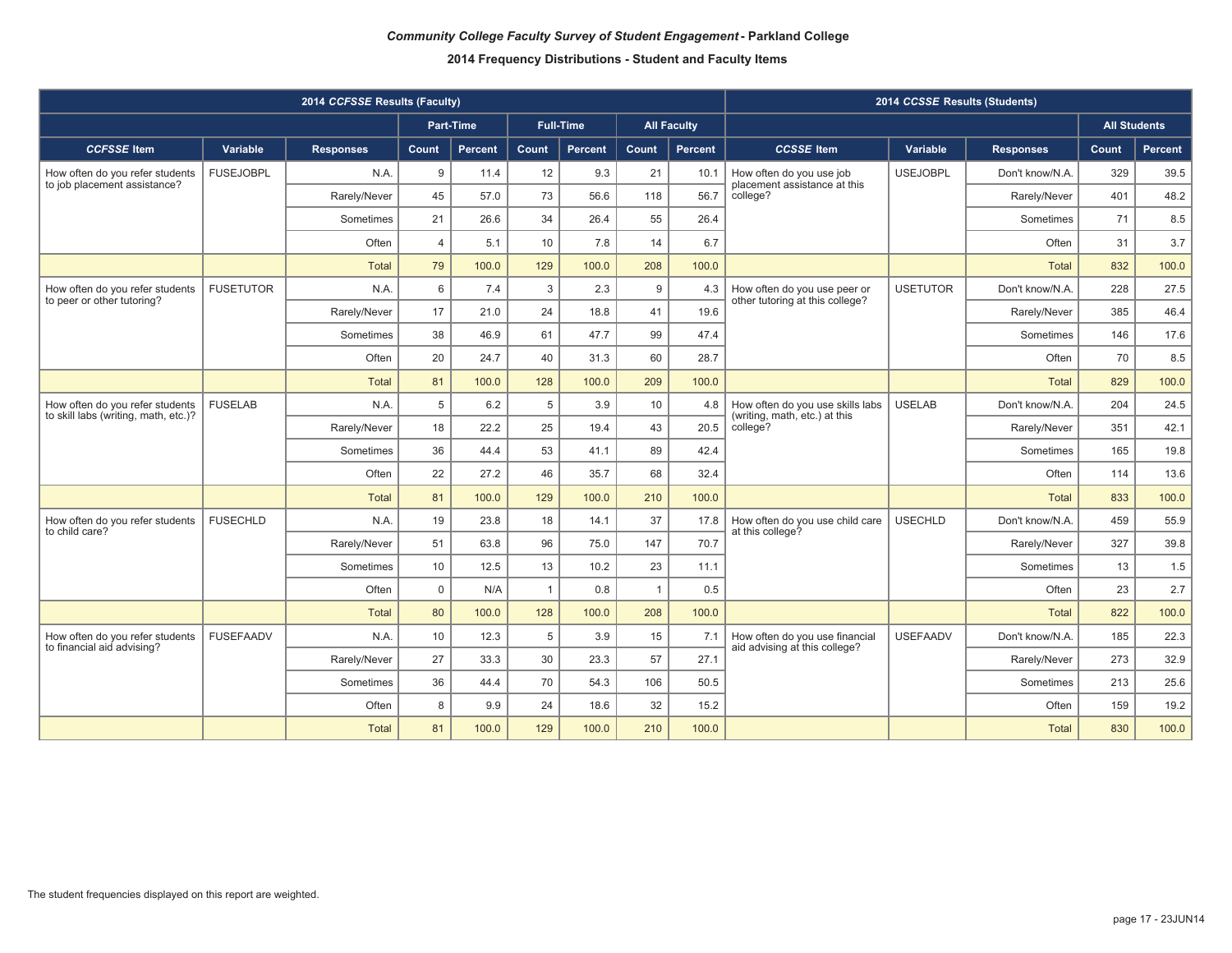|                                                                   |                  | 2014 CCFSSE Results (Faculty) | 2014 CCSSE Results (Students) |                |                |                  |                |                    |                                                                   |                 |                  |       |                     |
|-------------------------------------------------------------------|------------------|-------------------------------|-------------------------------|----------------|----------------|------------------|----------------|--------------------|-------------------------------------------------------------------|-----------------|------------------|-------|---------------------|
|                                                                   |                  |                               |                               | Part-Time      |                | <b>Full-Time</b> |                | <b>All Faculty</b> |                                                                   |                 |                  |       | <b>All Students</b> |
| <b>CCFSSE</b> Item                                                | Variable         | <b>Responses</b>              | Count                         | <b>Percent</b> | Count          | <b>Percent</b>   | Count          | Percent            | <b>CCSSE</b> Item                                                 | Variable        | <b>Responses</b> | Count | Percent             |
| How often do you refer students                                   | <b>FUSECOMLB</b> | N.A.                          | $\overline{7}$                | 8.6            | 5              | 3.9              | 12             | 5.7                | How often do you use computer                                     | <b>USECOMLB</b> | Don't know/N.A.  | 125   | 15.2                |
| to computer labs?                                                 |                  | Rarely/Never                  | 25                            | 30.9           | 28             | 21.7             | 53             | 25.2               | labs at this college?                                             |                 | Rarely/Never     | 224   | 27.2                |
|                                                                   |                  | Sometimes                     | 26                            | 32.1           | 56             | 43.4             | 82             | 39.0               |                                                                   |                 | Sometimes        | 245   | 29.8                |
|                                                                   |                  | Often                         | 23                            | 28.4           | 40             | 31.0             | 63             | 30.0               |                                                                   |                 | Often            | 229   | 27.8                |
|                                                                   |                  | <b>Total</b>                  | 81                            | 100.0          | 129            | 100.0            | 210            | 100.0              |                                                                   |                 | <b>Total</b>     | 822   | 100.0               |
| How often do you refer students<br>to student organizations?      | <b>FUSESTORG</b> | N.A.                          | 11                            | 13.8           | 6              | 4.7              | 17             | 8.1                | How often do you use student<br>organizations at this college?    | <b>USESTORG</b> | Don't know/N.A.  | 300   | 36.3                |
|                                                                   |                  | Rarely/Never                  | 43                            | 53.8           | 56             | 43.4             | 99             | 47.4               |                                                                   |                 | Rarely/Never     | 378   | 45.8                |
|                                                                   |                  | Sometimes                     | 22                            | 27.5           | 54             | 41.9             | 76             | 36.4               |                                                                   |                 | Sometimes        | 88    | 10.6                |
|                                                                   |                  | Often                         | $\overline{4}$                | 5.0            | 13             | 10.1             | 17             | 8.1                |                                                                   |                 | Often            | 59    | 7.2                 |
|                                                                   |                  | Total                         | 80                            | 100.0          | 129            | 100.0            | 209            | 100.0              |                                                                   |                 | <b>Total</b>     | 825   | 100.0               |
| How often do you refer students<br>to transfer credit assistance? | <b>FUSETRCRD</b> | N.A.                          | 10                            | 12.3           | $\overline{7}$ | 5.4              | 17             | 8.1                | How often do you use transfer<br>credit assistance at this        | <b>USETRCRD</b> | Don't know/N.A.  | 301   | 36.3                |
|                                                                   |                  | Rarely/Never                  | 49                            | 60.5           | 51             | 39.5             | 100            | 47.6               | college?                                                          |                 | Rarely/Never     | 309   | 37.3                |
|                                                                   |                  | Sometimes                     | 15                            | 18.5           | 56             | 43.4             | 71             | 33.8               |                                                                   |                 | Sometimes        | 145   | 17.5                |
|                                                                   |                  | Often                         | $\overline{7}$                | 8.6            | 15             | 11.6             | 22             | 10.5               |                                                                   |                 | Often            | 74    | 8.9                 |
|                                                                   |                  | <b>Total</b>                  | 81                            | 100.0          | 129            | 100.0            | 210            | 100.0              |                                                                   |                 | <b>Total</b>     | 829   | 100.0               |
| How often do you refer students<br>to services to students with   | <b>FUSEDISAB</b> | N.A.                          | 5                             | 6.2            | 2              | 1.6              | $\overline{7}$ | 3.3                | How often do you use services<br>to students with disabilities at | <b>USEDISAB</b> | Don't know/N.A.  | 435   | 52.5                |
| disabilities?                                                     |                  | Rarely/Never                  | 17                            | 21.0           | 22             | 17.1             | 39             | 18.6               | this college?                                                     |                 | Rarely/Never     | 306   | 36.8                |
|                                                                   |                  | Sometimes                     | 39                            | 48.1           | 70             | 54.3             | 109            | 51.9               |                                                                   |                 | Sometimes        | 33    | 4.0                 |
|                                                                   |                  | Often                         | 20                            | 24.7           | 35             | 27.1             | 55             | 26.2               |                                                                   |                 | Often            | 55    | 6.6                 |
|                                                                   |                  | <b>Total</b>                  | 81                            | 100.0          | 129            | 100.0            | 210            | 100.0              |                                                                   |                 | <b>Total</b>     | 830   | 100.0               |
| How important do you believe<br>academic advising/planning is     | <b>FIMPACAD</b>  | Not at all                    | $\mathbf 0$                   | N/A            | $\mathbf 0$    | N/A              | $\mathbf 0$    | N/A                | How important is academic<br>advising/planning to you at this     | <b>IMPACAD</b>  | Not at all       | 71    | 8.6                 |
| to students at this college?                                      |                  | Somewhat                      | 17                            | 21.0           | 16             | 12.6             | 33             | 15.9               | college?                                                          |                 | Somewhat         | 228   | 27.9                |
|                                                                   |                  | Very                          | 64                            | 79.0           | 111            | 87.4             | 175            | 84.1               |                                                                   |                 | Very             | 521   | 63.5                |
|                                                                   |                  | <b>Total</b>                  | 81                            | 100.0          | 127            | 100.0            | 208            | 100.0              |                                                                   |                 | <b>Total</b>     | 820   | 100.0               |
| How important do you believe<br>career counseling is to students  | <b>FIMPCACOU</b> | Not at all                    | $\mathbf 0$                   | N/A            | 3              | 2.3              | 3              | 1.4                | How important is career<br>counseling to you at this              | <b>IMPCACOU</b> | Not at all       | 199   | 24.6                |
| at this college?                                                  |                  | Somewhat                      | 17                            | 21.0           | 37             | 28.9             | 54             | 25.8               | college?                                                          |                 | Somewhat         | 235   | 29.2                |
|                                                                   |                  | Very                          | 64                            | 79.0           | 88             | 68.8             | 152            | 72.7               |                                                                   |                 | Very             | 372   | 46.1                |
|                                                                   |                  | Total                         | 81                            | 100.0          | 128            | 100.0            | 209            | 100.0              |                                                                   |                 | Total            | 806   | 100.0               |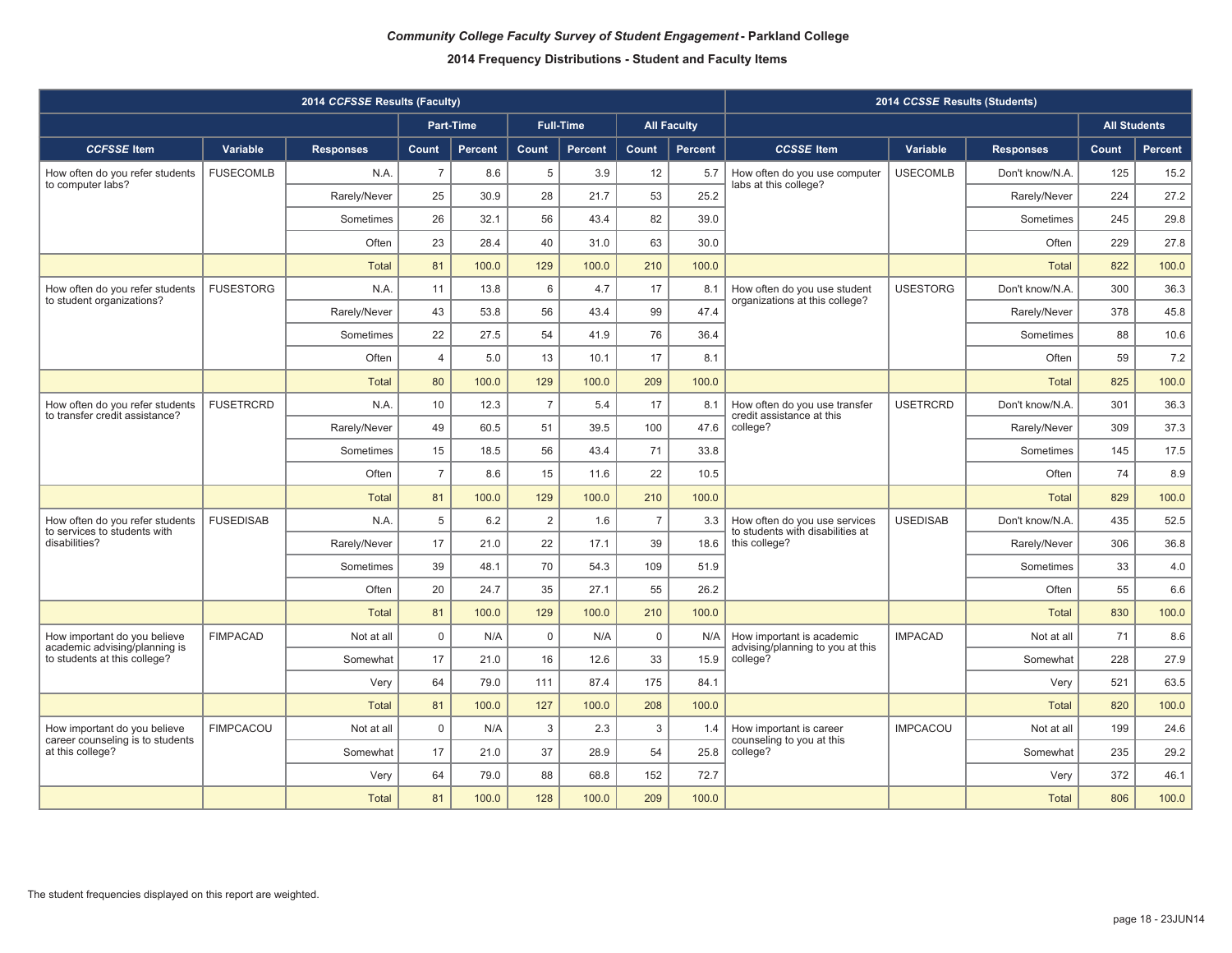|                                                                   | 2014 CCSSE Results (Students) |                  |                |           |                |                  |                |                    |                                                                     |                 |                  |       |                     |
|-------------------------------------------------------------------|-------------------------------|------------------|----------------|-----------|----------------|------------------|----------------|--------------------|---------------------------------------------------------------------|-----------------|------------------|-------|---------------------|
|                                                                   |                               |                  |                | Part-Time |                | <b>Full-Time</b> |                | <b>All Faculty</b> |                                                                     |                 |                  |       | <b>All Students</b> |
| <b>CCFSSE</b> Item                                                | Variable                      | <b>Responses</b> | Count          | Percent   | Count          | <b>Percent</b>   | Count          | Percent            | <b>CCSSE</b> Item                                                   | Variable        | <b>Responses</b> | Count | Percent             |
| How important do you believe                                      | <b>FIMPJOBPL</b>              | Not at all       | $\mathbf{1}$   | 1.3       | 3              | 2.4              | $\overline{4}$ | 1.9                | How important is job placement                                      | <b>IMPJOBPL</b> | Not at all       | 298   | 37.7                |
| job placement assistance is to<br>students at this college?       |                               | Somewhat         | 22             | 27.5      | 49             | 38.6             | 71             | 34.3               | assistance to you at this<br>college?                               |                 | Somewhat         | 224   | 28.3                |
|                                                                   |                               | Very             | 57             | 71.3      | 75             | 59.1             | 132            | 63.8               |                                                                     |                 | Verv             | 269   | 34.0                |
|                                                                   |                               | <b>Total</b>     | 80             | 100.0     | 127            | 100.0            | 207            | 100.0              |                                                                     |                 | <b>Total</b>     | 791   | 100.0               |
| How important do you believe<br>peer and other tutoring is to     | <b>FIMPTUTOR</b>              | Not at all       | $\mathbf 0$    | N/A       | $\overline{2}$ | 1.6              | $\overline{2}$ | 1.0                | How important is peer and other<br>tutoring to you at this college? | <b>IMPTUTOR</b> | Not at all       | 249   | 31.5                |
| students at this college?                                         |                               | Somewhat         | 25             | 30.9      | 33             | 25.8             | 58             | 27.8               |                                                                     |                 | Somewhat         | 235   | 29.8                |
|                                                                   |                               | Very             | 56             | 69.1      | 93             | 72.7             | 149            | 71.3               |                                                                     |                 | Very             | 306   | 38.8                |
|                                                                   |                               | Total            | 81             | 100.0     | 128            | 100.0            | 209            | 100.0              |                                                                     |                 | Total            | 791   | 100.0               |
| How important do you believe<br>skills labs (writing, math, etc.) | <b>FIMPLAB</b>                | Not at all       | $\overline{2}$ | 2.5       | $\overline{2}$ | 1.6              | $\overline{4}$ | 1.9                | How important are skills labs<br>(writing, math, etc.) to you at    | <b>IMPLAB</b>   | Not at all       | 233   | 29.4                |
| are to students at this college?                                  |                               | Somewhat         | 16             | 20.0      | 26             | 20.5             | 42             | 20.3               | this college?                                                       |                 | Somewhat         | 231   | 29.1                |
|                                                                   |                               | Very             | 62             | 77.5      | 99             | 78.0             | 161            | 77.8               |                                                                     |                 | Very             | 329   | 41.5                |
|                                                                   |                               | <b>Total</b>     | 80             | 100.0     | 127            | 100.0            | 207            | 100.0              |                                                                     |                 | <b>Total</b>     | 792   | 100.0               |
| How important do you believe<br>child care is to students at this | <b>FIMPCHLD</b>               | Not at all       | 5              | 6.2       | 9              | 7.0              | 14             | 6.7                | How important is child care to<br>you at this college?              | <b>IMPCHLD</b>  | Not at all       | 463   | 58.9                |
| college?                                                          |                               | Somewhat         | 39             | 48.1      | 54             | 42.2             | 93             | 44.5               |                                                                     |                 | Somewhat         | 143   | 18.2                |
|                                                                   |                               | Very             | 37             | 45.7      | 65             | 50.8             | 102            | 48.8               |                                                                     |                 | Very             | 180   | 22.9                |
|                                                                   |                               | <b>Total</b>     | 81             | 100.0     | 128            | 100.0            | 209            | 100.0              |                                                                     |                 | <b>Total</b>     | 786   | 100.0               |
| How important do you believe<br>financial aid advising is to      | <b>FIMPFAADV</b>              | Not at all       | $\mathbf 0$    | N/A       | $\overline{1}$ | 0.8              | $\overline{1}$ | 0.5                | How important is financial aid<br>advising to you at this college?  | <b>IMPFAADV</b> | Not at all       | 185   | 23.2                |
| students at this college?                                         |                               | Somewhat         | 15             | 18.5      | 13             | 10.2             | 28             | 13.5               |                                                                     |                 | Somewhat         | 147   | 18.4                |
|                                                                   |                               | Very             | 66             | 81.5      | 113            | 89.0             | 179            | 86.1               |                                                                     |                 | Very             | 467   | 58.4                |
|                                                                   |                               | Total            | 81             | 100.0     | 127            | 100.0            | 208            | 100.0              |                                                                     |                 | <b>Total</b>     | 799   | 100.0               |
| How important do you believe<br>computer labs are to students     | <b>FIMPCOMLB</b>              | Not at all       | $\mathbf 0$    | N/A       | $\overline{2}$ | 1.6              | 2              | 1.0                | How important are computer<br>labs to you at this college?          | <b>IMPCOMLB</b> | Not at all       | 155   | 19.5                |
| at this college?                                                  |                               | Somewhat         | 22             | 27.2      | 33             | 26.0             | 55             | 26.4               |                                                                     |                 | Somewhat         | 218   | 27.4                |
|                                                                   |                               | Very             | 59             | 72.8      | 92             | 72.4             | 151            | 72.6               |                                                                     |                 | Very             | 423   | 53.1                |
|                                                                   |                               | <b>Total</b>     | 81             | 100.0     | 127            | 100.0            | 208            | 100.0              |                                                                     |                 | <b>Total</b>     | 797   | 100.0               |
| How important do you believe<br>student organizations are to      | <b>FIMPSTORG</b>              | Not at all       | 6              | 7.4       | 8              | 6.5              | 14             | 6.9                | How important are student<br>organizations to you at this           | <b>IMPSTORG</b> | Not at all       | 329   | 41.9                |
| students at this college?                                         |                               | Somewhat         | 41             | 50.6      | 67             | 54.5             | 108            | 52.9               | college?                                                            |                 | Somewhat         | 264   | 33.6                |
|                                                                   |                               | Very             | 34             | 42.0      | 48             | 39.0             | 82             | 40.2               |                                                                     |                 | Very             | 193   | 24.6                |
|                                                                   |                               | <b>Total</b>     | 81             | 100.0     | 123            | 100.0            | 204            | 100.0              |                                                                     |                 | <b>Total</b>     | 785   | 100.0               |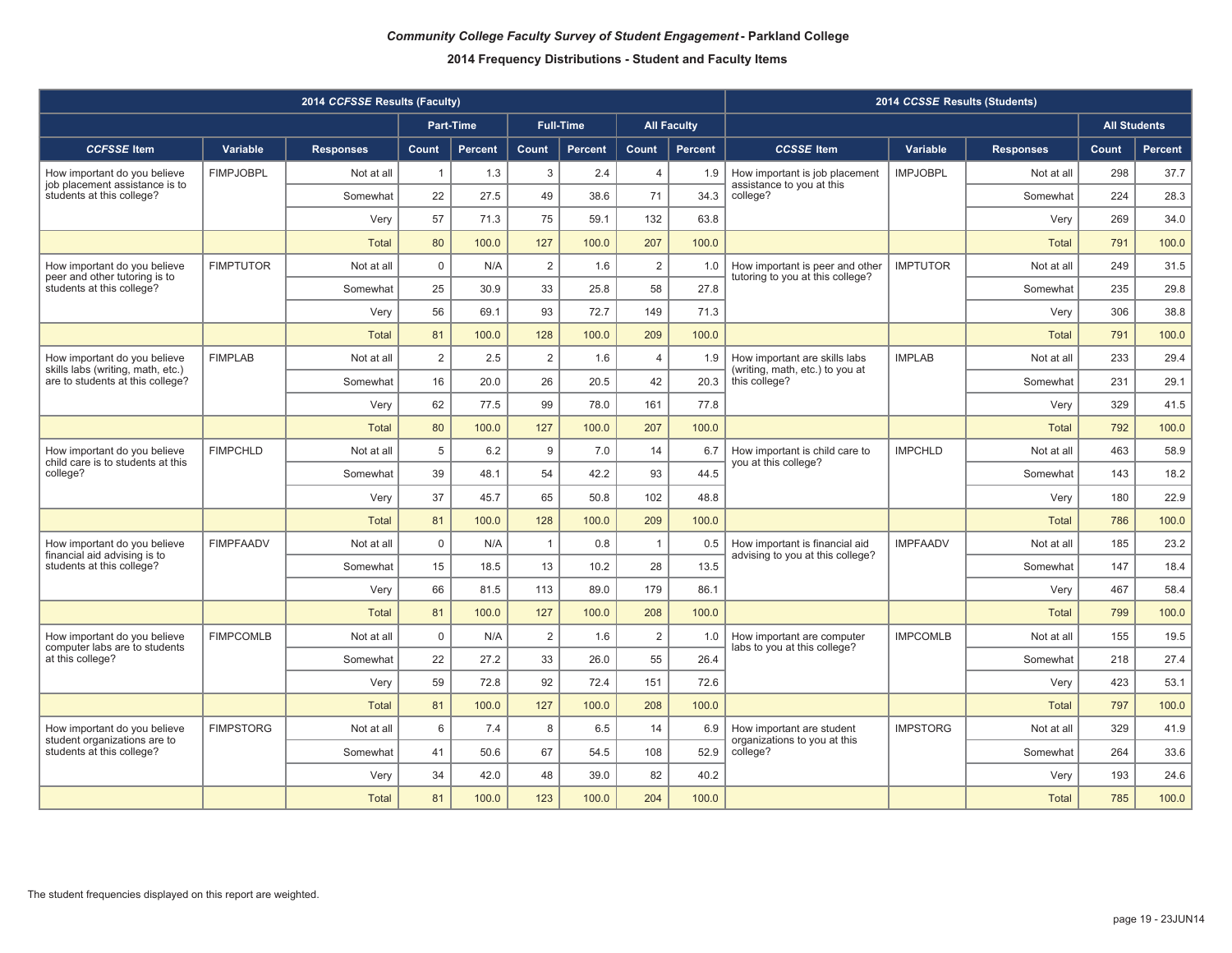|                                                                 |                  | 2014 CCFSSE Results (Faculty) | 2014 CCSSE Results (Students) |                  |             |                  |                |                    |                                                                    |                 |                  |                     |                |
|-----------------------------------------------------------------|------------------|-------------------------------|-------------------------------|------------------|-------------|------------------|----------------|--------------------|--------------------------------------------------------------------|-----------------|------------------|---------------------|----------------|
|                                                                 |                  |                               |                               | <b>Part-Time</b> |             | <b>Full-Time</b> |                | <b>All Faculty</b> |                                                                    |                 |                  | <b>All Students</b> |                |
| <b>CCFSSE</b> Item                                              | Variable         | <b>Responses</b>              | Count                         | Percent          | Count       | <b>Percent</b>   | Count          | <b>Percent</b>     | <b>CCSSE</b> Item                                                  | Variable        | <b>Responses</b> | Count               | <b>Percent</b> |
| How important do you believe                                    | <b>FIMPTRCRD</b> | Not at all                    | $\overline{1}$                | 1.2              | 3           | 2.3              | $\overline{4}$ | 1.9                | How important is transfer credit                                   | <b>IMPTRCRD</b> | Not at all       | 249                 | 31.3           |
| transfer credit assistance is to<br>students at this college?   |                  | Somewhat                      | 22                            | 27.2             | 34          | 26.6             | 56             | 26.8               | assistance to you at this<br>college?                              |                 | Somewhat         | 183                 | 23.0           |
|                                                                 |                  | Very                          | 58                            | 71.6             | 91          | 71.1             | 149            | 71.3               |                                                                    |                 | Verv             | 363                 | 45.7           |
|                                                                 |                  | <b>Total</b>                  | 81                            | 100.0            | 128         | 100.0            | 209            | 100.0              |                                                                    |                 | <b>Total</b>     | 795                 | 100.0          |
| How important do you believe<br>services to students with       | <b>FIMPDISAB</b> | Not at all                    | $\mathbf{1}$                  | 1.2              | $\mathbf 0$ | N/A              | $\overline{1}$ | 0.5                | How important are services to<br>students with disabilities to you | <b>IMPDISAB</b> | Not at all       | 360                 | 45.1           |
| disabilities are to students at<br>this college?                |                  | Somewhat                      | 15                            | 18.5             | 27          | 21.1             | 42             | 20.1               | at this college?                                                   |                 | Somewhat         | 125                 | 15.7           |
|                                                                 |                  | Very                          | 65                            | 80.2             | 101         | 78.9             | 166            | 79.4               |                                                                    |                 | Very             | 313                 | 39.2           |
|                                                                 |                  | Total                         | 81                            | 100.0            | 128         | 100.0            | 209            | 100.0              |                                                                    |                 | <b>Total</b>     | 798                 | 100.0          |
| How likely is it that working<br>full-time would cause students | <b>FWRKFULL</b>  | Not likely                    | 5                             | 6.2              | 5           | 3.9              | 10             | 4.8                | How likely is it that working<br>full-time would cause you to      | <b>WRKFULL</b>  | Not likely       | 365                 | 42.9           |
| to withdraw from class or from<br>this college?                 |                  | Somewhat likely               | 12                            | 14.8             | 18          | 14.0             | 30             | 14.3               | withdraw from class or from this<br>college?                       |                 | Somewhat likely  | 175                 | 20.6           |
|                                                                 |                  | Likely                        | 33                            | 40.7             | 47          | 36.4             | 80             | 38.1               |                                                                    |                 | Likely           | 147                 | 17.3           |
|                                                                 |                  | Very likely                   | 31                            | 38.3             | 59          | 45.7             | 90             | 42.9               |                                                                    |                 | Very likely      | 164                 | 19.2           |
|                                                                 |                  | Total                         | 81                            | 100.0            | 129         | 100.0            | 210            | 100.0              |                                                                    |                 | <b>Total</b>     | 852                 | 100.0          |
| How likely is it that caring for<br>dependents would cause      | <b>FCAREDEP</b>  | Not likely                    | $\overline{4}$                | 4.9              | 6           | 4.7              | 10             | 4.8                | How likely is it that caring for<br>dependents would cause you to  | <b>CAREDEP</b>  | Not likely       | 465                 | 54.6           |
| students to withdraw from class<br>or from this college?        |                  | Somewhat likely               | 19                            | 23.5             | 34          | 26.6             | 53             | 25.4               | withdraw from class or from this<br>college?                       |                 | Somewhat likely  | 171                 | 20.1           |
|                                                                 |                  | Likely                        | 42                            | 51.9             | 55          | 43.0             | 97             | 46.4               |                                                                    |                 | Likely           | 132                 | 15.5           |
|                                                                 |                  | Very likely                   | 16                            | 19.8             | 33          | 25.8             | 49             | 23.4               |                                                                    |                 | Very likely      | 83                  | 9.8            |
|                                                                 |                  | Total                         | 81                            | 100.0            | 128         | 100.0            | 209            | 100.0              |                                                                    |                 | <b>Total</b>     | 851                 | 100.0          |
| How likely is it that being<br>academically unprepared would    | <b>FACADUNP</b>  | Not likely                    | $\overline{2}$                | 2.5              | 3           | 2.3              | 5              | 2.4                | How likely is it that being<br>academically unprepared would       | <b>ACADUNP</b>  | Not likely       | 462                 | 54.6           |
| cause students to withdraw from<br>class or from this college?  |                  | Somewhat likely               | 15                            | 18.5             | 28          | 21.7             | 43             | 20.5               | cause you to withdraw from<br>class or from this college?          |                 | Somewhat likely  | 199                 | 23.5           |
|                                                                 |                  | Likely                        | 31                            | 38.3             | 48          | 37.2             | 79             | 37.6               |                                                                    |                 | Likely           | 118                 | 14.0           |
|                                                                 |                  | Very likely                   | 33                            | 40.7             | 50          | 38.8             | 83             | 39.5               |                                                                    |                 | Very likely      | 68                  | 8.0            |
|                                                                 |                  | Total                         | 81                            | 100.0            | 129         | 100.0            | 210            | 100.0              |                                                                    |                 | <b>Total</b>     | 847                 | 100.0          |
| How likely is it that lacking<br>finances would cause students  | <b>FLACKFIN</b>  | Not likely                    | $\mathbf{3}$                  | 3.7              | 6           | 4.7              | 9              | 4.3                | How likely is it that lack of<br>finances would cause you to       | <b>LACKFIN</b>  | Not likely       | 305                 | 35.8           |
| to withdraw from class or from<br>this college?                 |                  | Somewhat likely               | 14                            | 17.3             | 28          | 21.9             | 42             | 20.1               | withdraw from class or from this<br>college?                       |                 | Somewhat likely  | 179                 | 21.1           |
|                                                                 |                  | Likelv                        | 32                            | 39.5             | 46          | 35.9             | 78             | 37.3               |                                                                    |                 | Likelv           | 144                 | 16.9           |
|                                                                 |                  | Very likely                   | 32                            | 39.5             | 48          | 37.5             | 80             | 38.3               |                                                                    |                 | Very likely      | 223                 | 26.2           |
|                                                                 |                  | <b>Total</b>                  | 81                            | 100.0            | 128         | 100.0            | 209            | 100.0              |                                                                    |                 | <b>Total</b>     | 851                 | 100.0          |